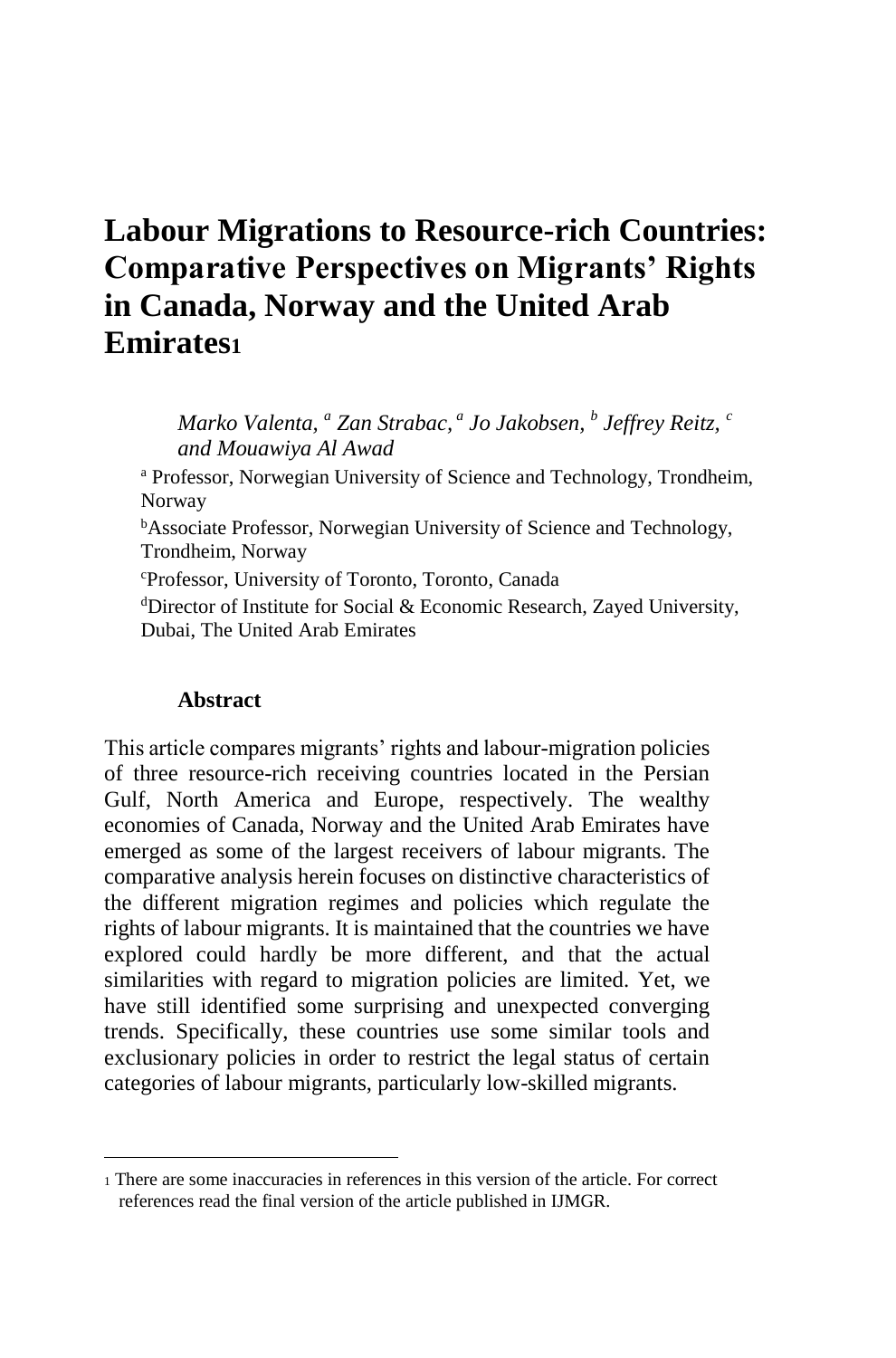#### **Keywords**

labour migrations - low-skilled migrants - migration policies - migrants' rights

#### **1 Introduction**

Within the global migration system, Europe, North America and the Persian Gulf can be identified as the hot spots of the receiving parts of the system. In this article, we take these three regions as contextual points of departure, and we outline and compare the contemporary migration trends and policies in three natural resource-rich countries located in these regions. We have selected these three countries: Canada, Norway and the United Arab Emirates.<sup>2</sup> The selected countries have very dissimilar political systems and are embedded in different migration systems. Yet, they have one common feature: Their resource-rich economies have produced a large demand for foreign labour. The need for foreign labour is generated primarily via various spill-over effects from petroleum industries, and the wealth generated from the natural resources has been invested in other labour-intensive sectors, which attract the largest proportion of migrants. We intend to explore how these countries calibrate their migration policies in order to meet their needs for foreign workers. Among other things, it would be relevant to explore whether the quite similar long-term needs for foreign workers may result in certain similarities in labour-migration policies.

There are several distinctions that migration researchers often use as a starting position for their analysis; *inter alia*, they may distinguish between migration and integration policies. These categories are in several studies also linked to variations in the context of migration and reception.<sup>3</sup> Here,

<sup>\*</sup> Corresponding author, e-mail: marko.valenta@svt.ntnu.no.

<sup>2</sup> The selection of the cases is based on what might be called a combination of the "Most different" and "Diverse" case-selection methods; see J. Seawright and J. Gerring, 'Case Selection Techniques in Case Study Research', 61:2 *Political Research Quarterly* (2008) pp. 294-308; see also I. Bloemraad, 'The promise and pitfalls of comparative research design in the study of migration', 1:1 *Migration studies* (2013) pp. 27-47.

<sup>3</sup> See J.L. Hochschild and P. Cropper, 'Immigration regimes and schooling regimes: which countries promote successful immigrant Incorporation?' 8:1 *Theory and Research in Education* (2010) pp. 21-61; see also S. Castles, H. De Haas and M. J. Miller, *The Age of*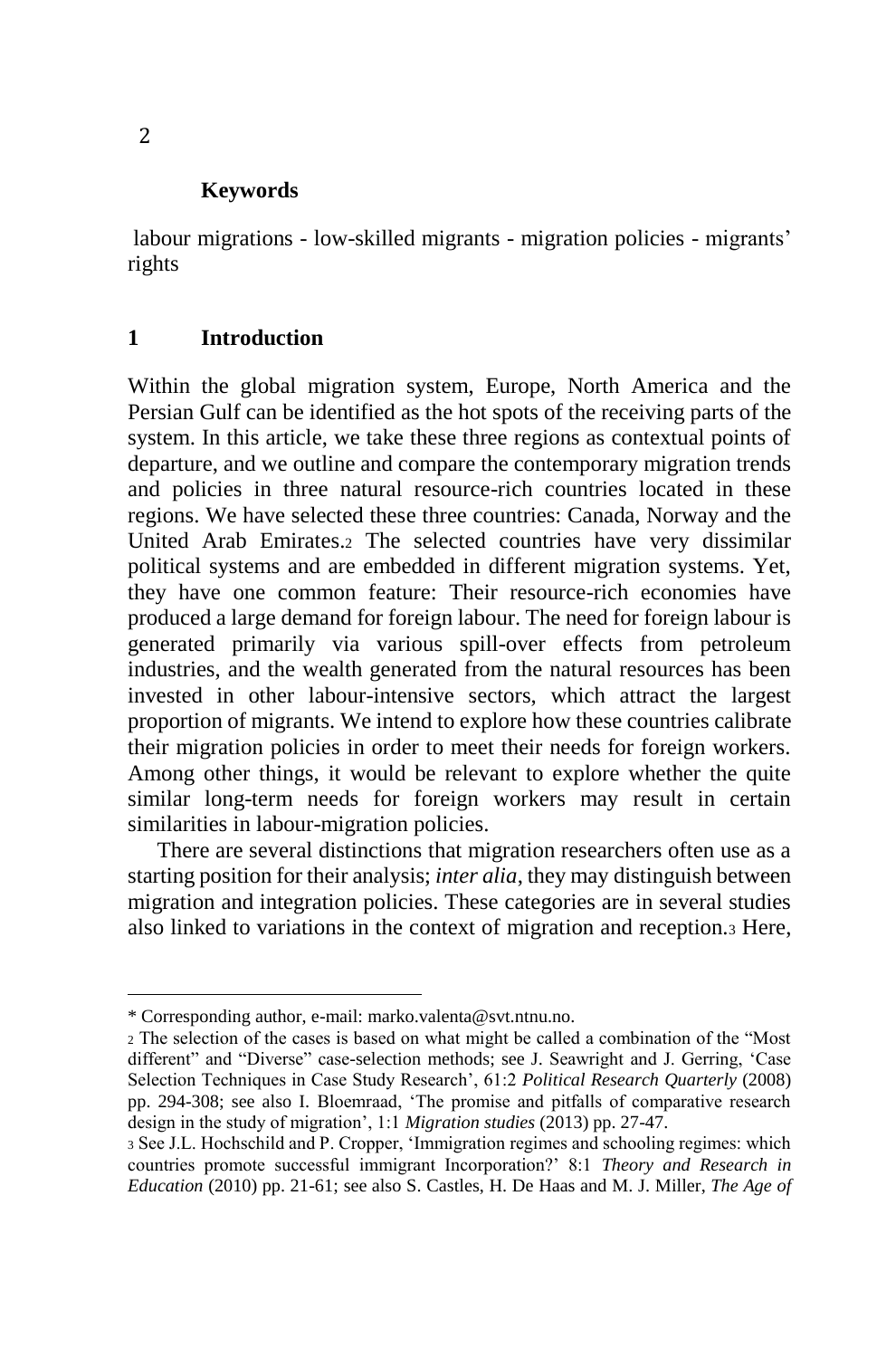researchers differentiate between inclusionary and exclusionary integration policies, and between indifferent, generous and restrictive contexts of reception.<sup>4</sup> Several of the aforementioned distinctions and categories are also discussed in this article. Many studies explore migration policies and various outcomes of these policies.<sup>5</sup> There is also a growing interest among migration researchers in contemporary labour migrations to the United Arab Emirates, Canada and Norway,<sup>6</sup> the very countries that are also the focus of this article. Yet, only a few comparative studies exist that have the ambition to contextualise, contrast and compare labourmigration and integration policies and converging trends, if any, in the above-mentioned countries. This article represents an attempt at such analysis.

In this article, we scrutinise policies of the three countries within the framework of the three above-mentioned migration systems, and we provide answers to these closely interrelated research questions: What are the major characteristics, similarities and differences of the migration systems to which the three countries belong? What are the main elements, differences and outcomes of the policies that regulate labour migration in these countries? Can we see some converging patterns regarding the policies that regulate migrants' rights?

This article intends to provide an overview that will explore and compare consequences of the recent trend changes. The analysis is based on a review of relevant studies, policy documents, migration statistics and discussions with experts on migration in the three countries under study. The article is divided into three interrelated parts. In the first part of the article, the focus is on the current migration trends within the migration systems in which the countries are embedded. In the second part, we

*Migration: International Population Movements in the Modern World*, 5<sup>th</sup> Edition (New York: Palgrave MacMillan, 2014).

<sup>4</sup> See D. Sainsbury, 'Immigrants' social rights in comparative perspective: welfare regimes, forms of immigration and immigration policy regimes', 16:3 *Journal of European Social Policy*, (2006) pp. 229-244; see also M. Ruhs, *The Price of Rights: Regulating International Labor Migration*, (Princeton, NJ: Princeton University Press, 2013).

<sup>5</sup> See M. Ruhs and P. Martin, P. 'Numbers vs. rights: Trade-offs and Guest Worker programs', 42:1 *International Migration Review* (2008) pp. 249–265; see also Hochschild and Cropper, *supra* note 2; see also J. H. Friberg, J. Arnholtz, L. Eldring, N.W. Hansen and F. Thorarins, ['Nordic labour market institutions and new migrant workers: Polish migrants](http://ejd.sagepub.com/content/20/1/37?etoc)  [in Oslo, Copenhagen and Reykjavik'](http://ejd.sagepub.com/content/20/1/37?etoc), 20:1 *European Journal of Industrial Relations,* (2014) pp. 37-53.

<sup>6</sup> See D. [Keane](http://booksandjournals.brillonline.com/search?value1=&option1=all&value2=David+Keane&option2=author) and [N. McGeehan,](http://booksandjournals.brillonline.com/search?value1=&option1=all&value2=Nicholas+McGeehan&option2=author) 'Enforcing Migrant Workers' Rights in the United Arab Emirates', 15:1, *[International Journal on Minority and Group Rights](http://booksandjournals.brillonline.com/content/journals/15718115)* (2008) pp. 81- 115: see also P.T. Lenard and C. Straehle, '*Legislated Inequality: Temporary Labour Migration in Canada* (Montreal: McGill Queen's University Press, 2012); see also Friberg et al., *supra* note 4.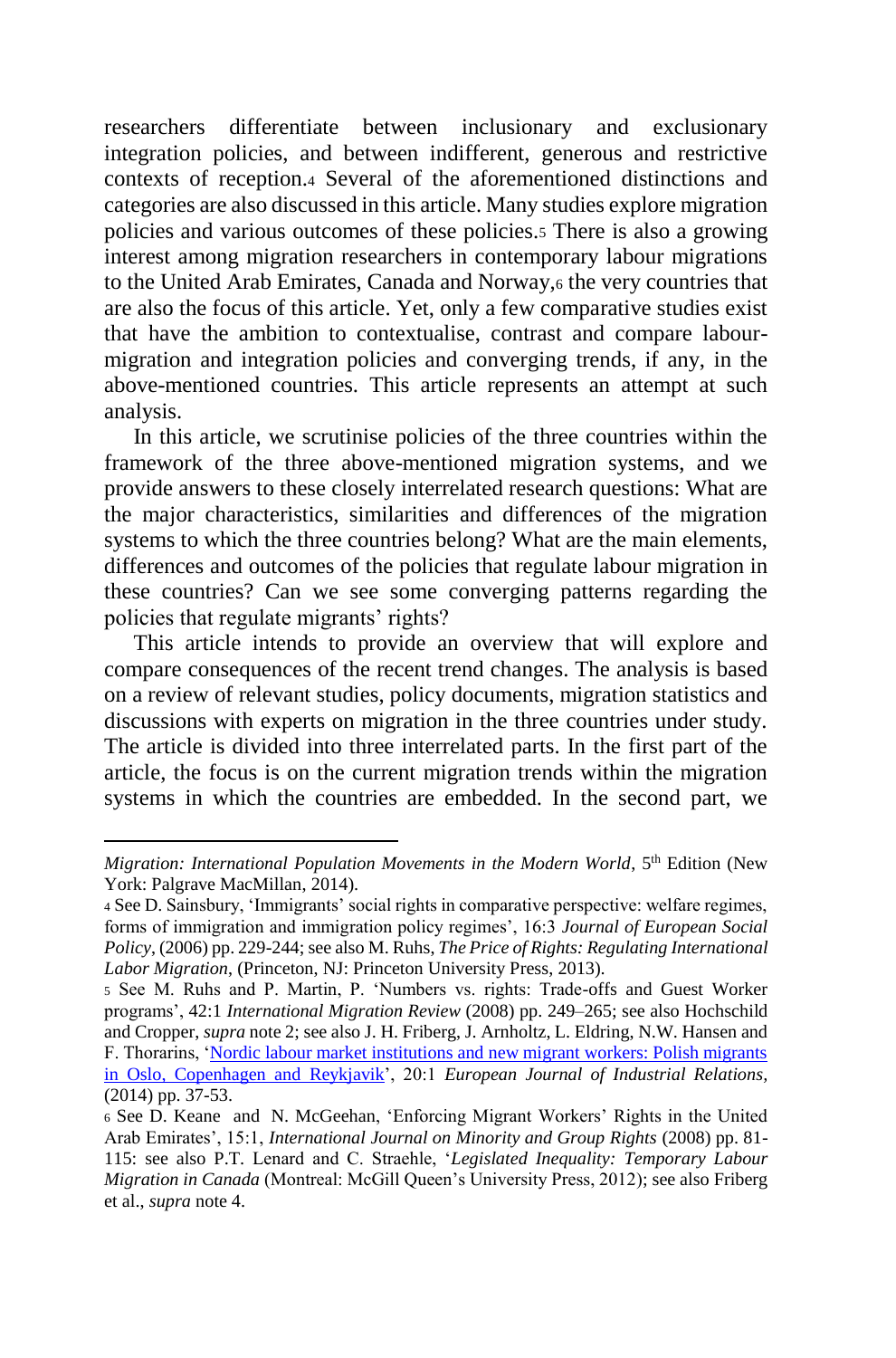compare migrants' rights and integration and migration policies of the three countries. Thereafter, we compare and discuss the migration policies with special focus on policy differentiations, migrants' human capital and the temporary-permanent (settlement) divide. It is observed that the actual similarities between the three countries are limited as they represent different political regimes, have different migration policies and composition of migrants, and are embedded in different migration systems. Yet certain similarities may still be observed. It is argued that these countries' policies differentiate between high and low-skilled labour migrants in line with Ruhs' *rights* vs. *numbers* trade-off hypothesis.<sup>7</sup> We have also identified convergence between two of the three countries with respect to temporary programs for low-skilled workers. Moreover, all three countries are becoming more similar with regard to the rights of highskilled workers. Here, the most unexpected finding is that Canadian programs for temporary low-skilled labour migrants share some common features with temporary labour-migration policies in the United Arab Emirates.

## **2 The Contextual Background: Natural-resource Industries and Immigration**

Due to a series of economic booms, the United Arab Emirates, Canada and Norway have over a long period had a large need for labour migrants in different sectors of the economy.<sup>8</sup> In Canada, 7.2 million people are migrants (foreign born) and they make up 22 per cent of the total population. In the UAE, there are 7.8 million migrants (foreign born) and

<u>.</u>

<sup>7</sup> The rights vs. numbers trade-off arguments may be presented in the form of three hypotheses. First, it is assumed that a migration policy which allows easy entry and large numbers of migrants is associated with relatively fewer rights for migrants. The second assumption is that receiving countries will have less restrictive immigration policies for higher skilled than for lower skilled migrants. The third hypothesis is that higher-skilled migrants are given more rights than lower-skilled migrants; see Ruhs, *supra* note 3.

<sup>8</sup> G. Brockman and K. Kjelstadli, *A history of immigration: the case of Norway 900-2000* (Oslo: Universitetsforlaget 2008); see also M. Kamrava and Z. Babar, *Migrant Labour in the Persian Gulf* (New York: Columbia University Press, 2012); see B. Barnetson and J. Foster, ['Political justification of employment-related geographic mobility in Alberta,](http://link.springer.com/article/10.1007%2Fs12134-013-0292-6)  [Canada'](http://link.springer.com/article/10.1007%2Fs12134-013-0292-6), 15:2 *Journal of International Migration and Integration* (2014) pp. 349-370; see also Friberg et al.,*supra* note 4.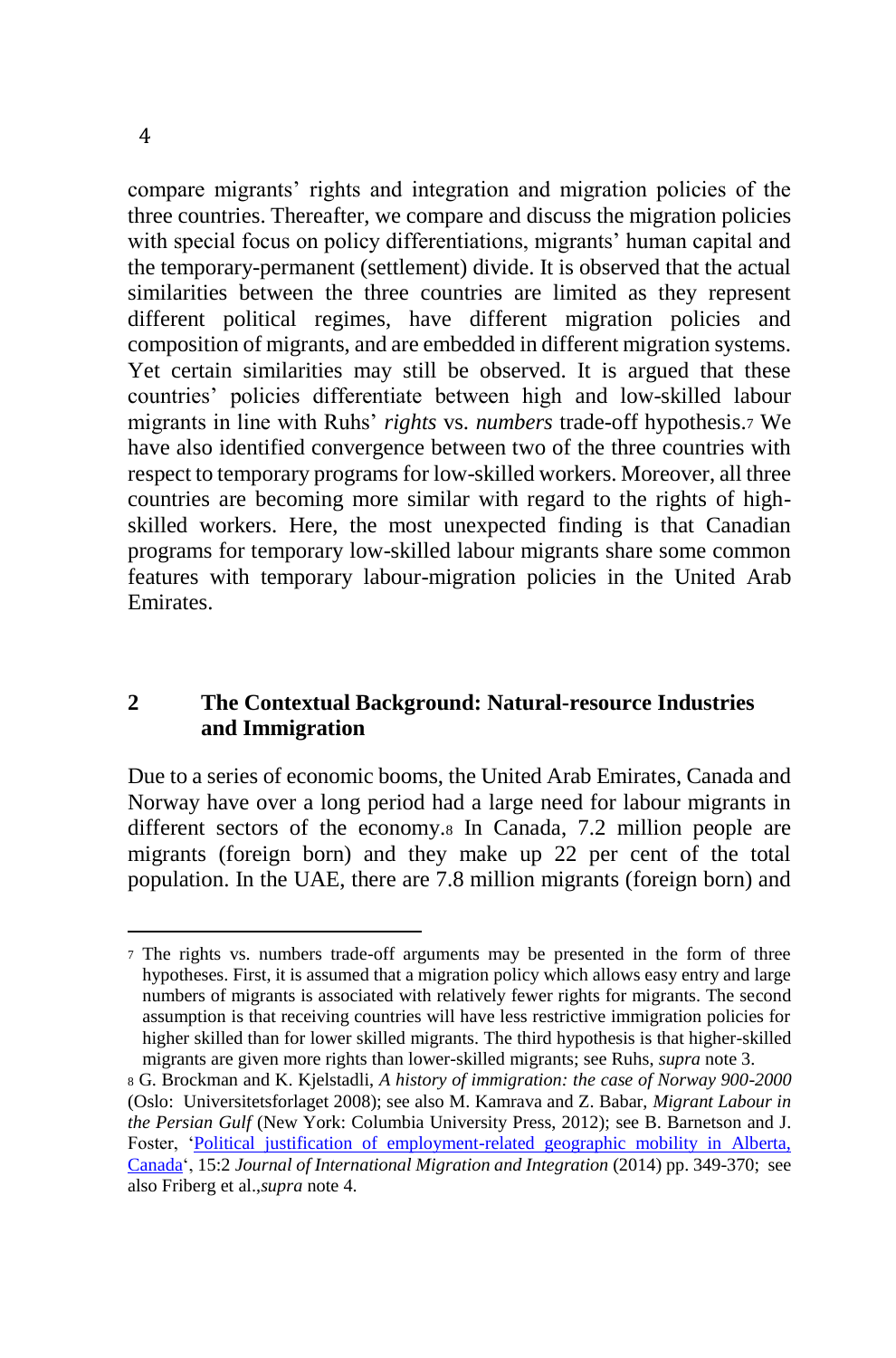they make up 84 per cent of the country's total population. In Norway 0.6 million individuals are migrants, and they make up 12 per cent of the total population of the country.<sup>9</sup>

The labour migrations in these three countries have had large implications for the resource industries. The natural-resource sectors employ sizable numbers of labour migrants, in projects such as large oil extraction-related projects in Abu Dhabi, building and oil and gas extraction from Norwegian oil and gas ridges in the Northern Sea, and the Sands Project in Alberta, Canada. In addition, Norwegian fisheries and agriculture are highly dependent on the foreign labour force. The Canadian forest industry, agriculture and mining also attract large numbers of labour who play an important role in the resource sector.<sup>10</sup>

In each of the three countries, the resource industries have in the last decades expanded in an unprecedented tempo. The local labour market could not meet the large demand for skilled and semiskilled labour. As a consequence, labour migrants become the crucial part of the labourshortage solution. At the same time, there are connections between the natural-resource sector and labour migration through various spill-over effects as the revenues from petroleum industries and other naturalresource sectors are reinvested in other parts of the economy. Indeed, in the three countries labour immigration has served their expanding labour markets, and at different skill levels.<sup>11</sup>

The United Arab Emirates, Canada and Norway are among the largest oil and gas producers in the world. Canada is the fifth largest oil-producing country and the third largest producer of natural gas in the world. The United Arab Emirates is the seventh largest oil-producing country in the world, and Norway is Western Europe's largest oil producer and the world's sixth largest producer of natural gas. The Canadian economy is to a lesser extent directly dependent on the oil industry, but Canadian natural resources-driven industries such as the petroleum industry, the forest industry and mining are major contributors to the Canadian economy and export revenues.<sup>12</sup> Yet, it is not the natural-resource sector but instead other

<sup>9</sup>See online at [http://esa.un.org/unmigration/TIMSO2013/migrantstocks2013.htm?msdo,](http://esa.un.org/unmigration/TIMSO2013/migrantstocks2013.htm?msdo)  last accessed 1 June 2014.

<sup>10</sup> See M. Beine, S. Coulombe and W.N. Vermeulen, 'Dutch Disease and the Mitigation Effect of Migration: Evidence from Canadian Provinces', 125:589 *The Economic Journal*  (2015) pp. 1574–1615; see also Barnetson and Foster, *supra* note 7.

<sup>11</sup> See F. Faraday, '*Made in Canada: How the Law Constructs Migrant Workers' Insecurity*  (Toronto: Metcalf Foundation, 2012); see also Kamrava and Babar, *supra* note 7; Beine et al.,*supra* note 8; see also Friberg et al., *supra* note 4.

<sup>12</sup> Norway is the third largest natural-gas exporter in the world and the fourteenth largest oil-producing country in the world, see [http://www.eia.gov/countries/;](http://www.eia.gov/countries/) see also online at [https://www.cia.gov/library/publications/the-world-factbook/rankorder/2241rank.html,](https://www.cia.gov/library/publications/the-world-factbook/rankorder/2241rank.html)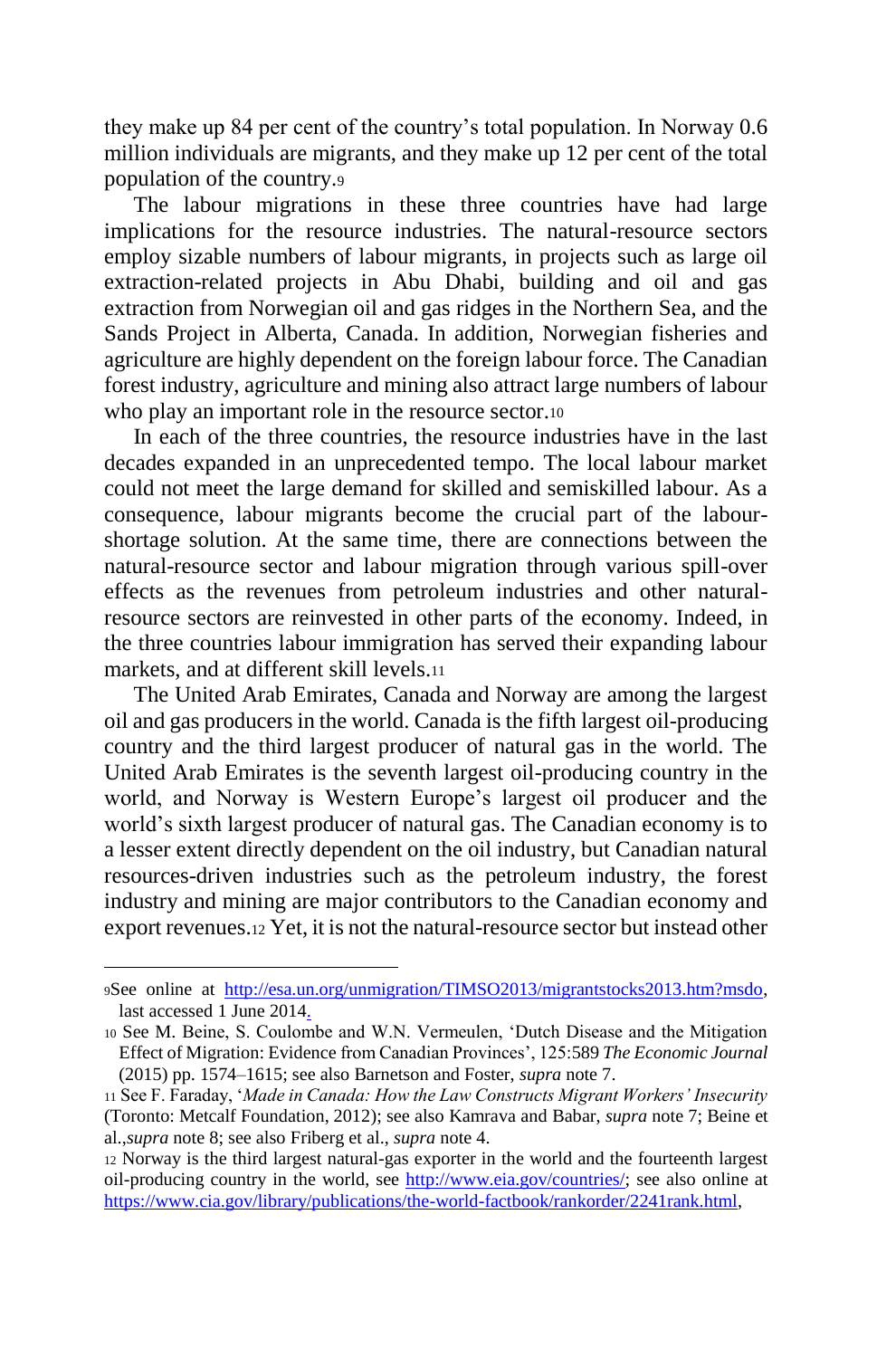segments of the economy that employ the largest proportion of labour migrants in the above-mentioned countries. The migrations are most visible in the United Arab Emirates (UAE). In the UAE, labour migrants from the Indian sub-continent constitute the majority in all segments of the labour force. They form a crucial part of the resource industries, construction work, agriculture and manufacturing – where they constitute between 84 and 89 percent of the labour force.13.

In Norway, foreign employees from USA, Great Britain and France have had an important role in the early development of the petroleum industry.<sup>14</sup> However, the new groups of labour migrants from the EU, which have dominated labour migration to Norway in the last decade, are not primarily employed in the petroleum industries. In the Canadian case as well, immigration has served the natural resource sector, also at different skill levels. In the Alberta province, where the energy industry is the larger employer, the oil industry has attracted large groups of temporary and permanent migrants. Yet, also in Canada the petroleum industries and natural-resource sectors are one among many other industries which employ large groups of labour migrants.<sup>15</sup>

One major driving factor behind large-scale labour migration to these countries are their resource-based, wealthy economies, with generally very high levels of economic activity and a corresponding need for foreign labour in several segments of economy. However, we have to emphasise that labour migrations to the three countries are contextualised in different ways. We may argue that due to differences in their political, economic, geographic and historical contexts, the countries are embedded into the three clearly different migration systems.

#### **3 Migration Systems and the Regional Contexts**

#### **3.1** *Labour migrations to Norway*

In the last ten-fifteen years the migrant population in Norway has doubled from 6 to 12 per cent of the country's total population. European labour

last accessed 1 June 2014. The economies of both the UAE and Norway are highly dependent on the petroleum industry. In Canada, the natural-resource sector is also among the most important segments of the economy, see Barnetson and Foster, *supra* note 7.

<sup>13</sup> See Kamrava and Babar, *supra* note 7.

<sup>14</sup> See Brockman and Kjelstadli, *supra* note 7.

<sup>15</sup> Beine, Coulombe and Vermeulen, *supra* note 8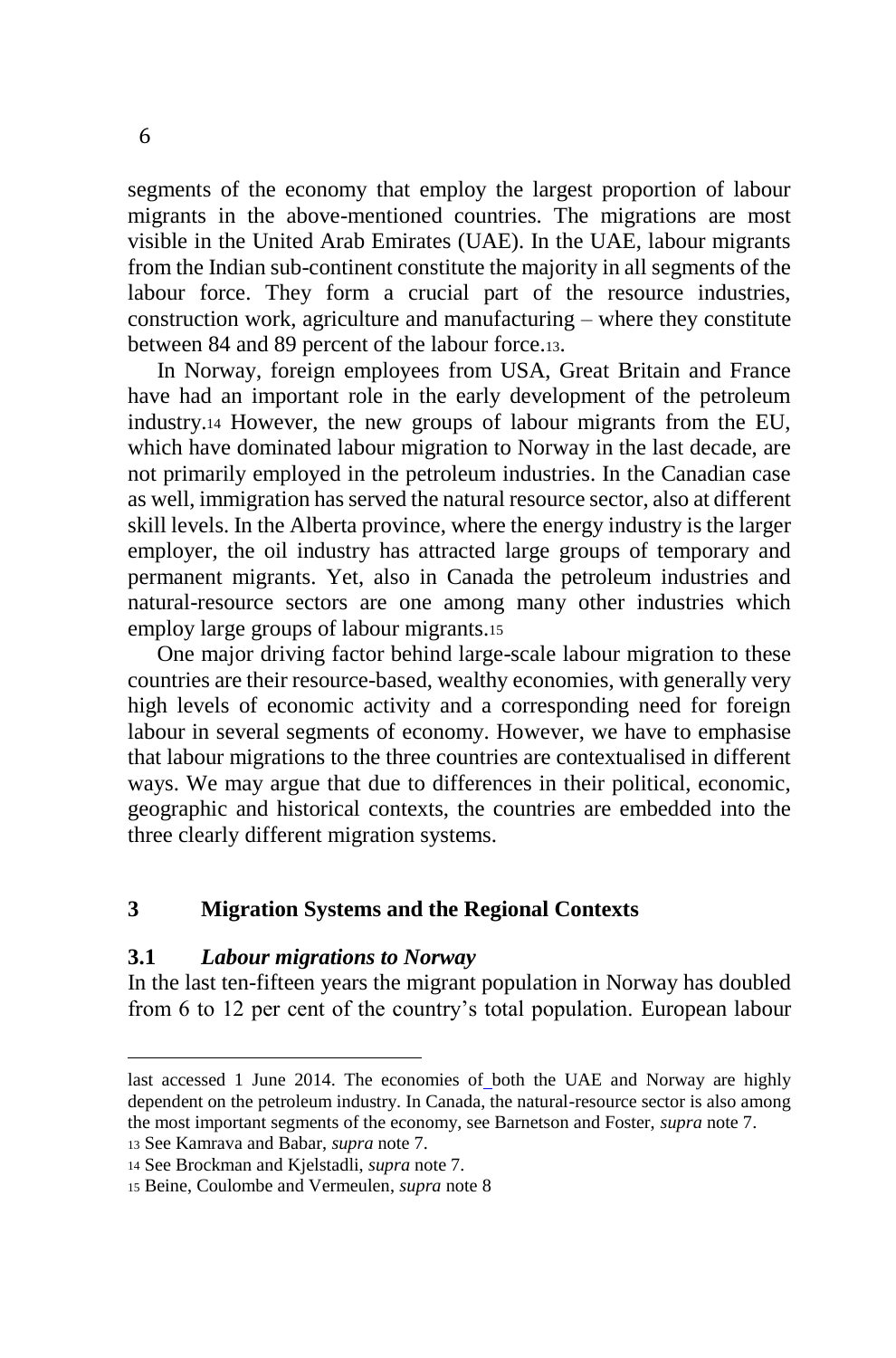workers have in recent years accounted for 60 per cent of the employment growth in Norway.<sup>16</sup> The labour migration to Norway can partly be understood in light of Norway's historical and cultural ties with other Nordic countries, and partly in the light of its ties to the EU.

There is a long tradition of migrations between Nordic countries. Since the 1950s the Nordic countries have had a common labour market and free cross-border movement of people. In addition to historical ties and cultural and political similarities, the populations in the Scandinavian countries speak very similar languages. In sum, these factors have for years facilitated labour migrations between Nordic countries. In recent years, Norway has had the most expansive economy of this group of states, with the highest rise of income levels and the lowest unemployment level; this has attracted large numbers of migrants from other Nordic countries. There are approximately 60 000 Nordic migrants in Norway; most of them are born in Sweden and Denmark.<sup>17</sup>

Norway is not only a part of the Nordic migration system, but also a part of a larger European migration system, as the country is integrated in the common European labour market. Within this system, we may roughly distinguish between two categories of labour migrants: Those whose origin is from EU countries and those who are from countries outside the EU. Many countries in South and Eastern Europe attract large groups of lowskilled temporary migrants and irregular migrants from outside the EU.<sup>18</sup> In Norway, only a few labour migrants are recruited from countries outside the EU. As is the case for other high-income countries in Scandinavia, Norway attracts and recruits primarily foreign workers from the parts of the EU with lower income levels and higher unemployment levels. In recent years, Norway has been the largest receiver of EU labour migrants among the Nordic countries.

As we can see from the figure, the largest groups of non-Scandinavian migrants in Norway come from these four countries: Poland, Lithuania, Germany and Great Britain. More than 150 000 migrants are from these countries. The extension of the EU's labour market and the inclusion of new member states from Eastern Europe, such as Poland in 2004, has had a large impact on Norway. As we can see from the table, the numbers of migrants from Poland and Lithuania have increased dramatically in the last decade. Since Norway is part of the EU's labour market, Norway's migration and integration policies that regulate migrants' rights are to a

<sup>16</sup> See https://www.ssb.no/innvandring-og-innvandrere/nokkeltall, last accessed September 2016.

<sup>17</sup> See [http://esa.un.org/unmigration/TIMSO2013/migrantstocks2013.htm?msdo,](http://esa.un.org/unmigration/TIMSO2013/migrantstocks2013.htm?msdo) last accessed 1 June 2015.

<sup>18</sup> Valenta, *supra* note 12.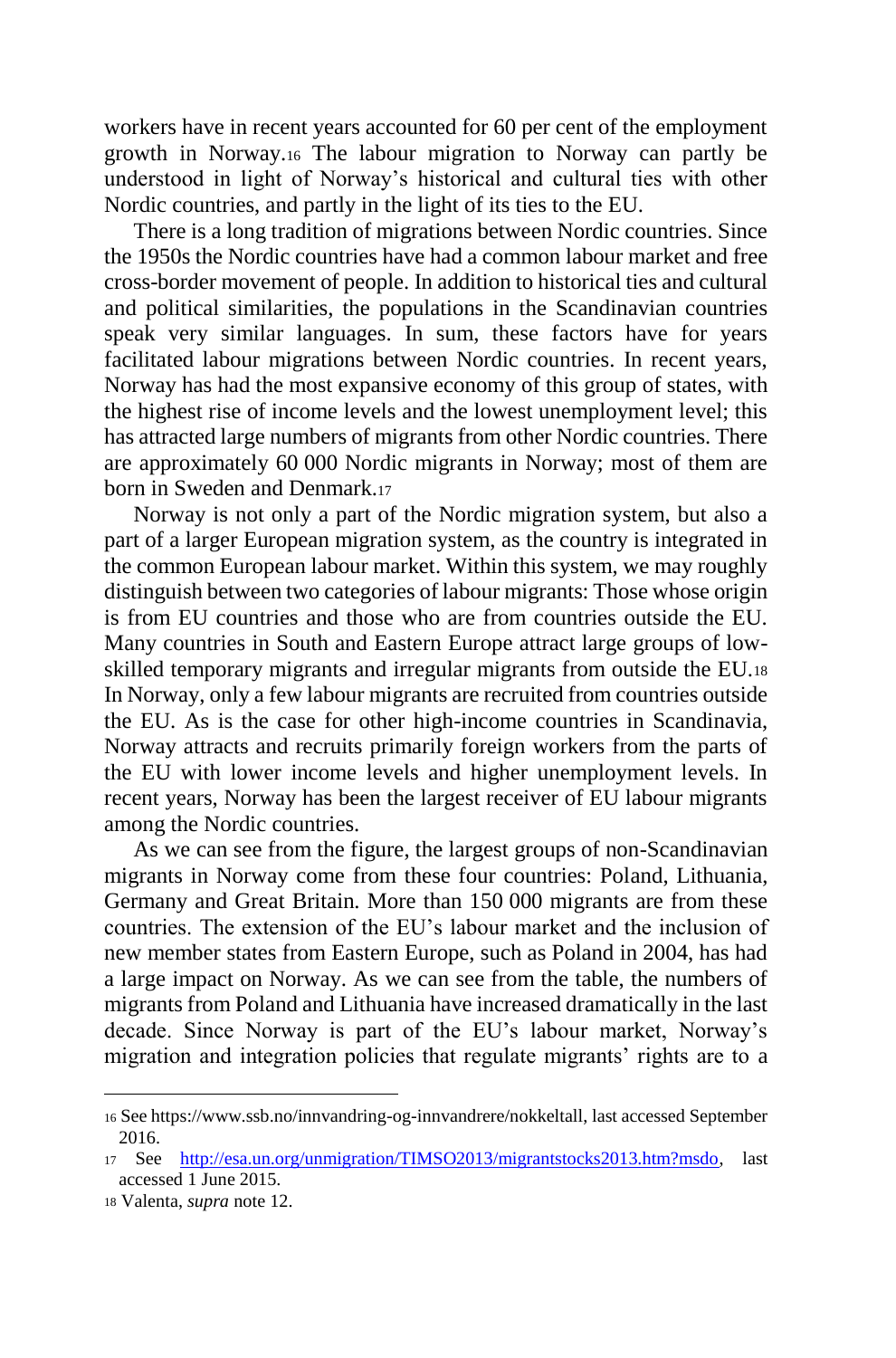

large extent influenced by the EU's political practices and regulations.<sup>19</sup>

FIGURE 1 *Migrations to Norway, top sending countries (1990-2013)* SOURCE: OWN COMPILATION, BASED ON UN DATA BASE

## **3.2** *Labour Migrations to the UAE*

The United Arab Emirates is also part of a large bloc of cooperating countries – the Gulf Cooperation Council (GCC). The GCC countries also include Saudi Arabia, Kuwait, Oman, Qatar and Bahrain. The whole GCC area is characterized by oil-rich economies which attract extremely high numbers of labour migrants. Like the EU zone, the GCC countries cooperate on multiple levels; this cooperation also includes liberal agreements regarding the movement of citizens of Saudi Arabia, the UAE, Kuwait, Oman, Qatar and Bahrain within the GCC zone. However, while large numbers of citizens of EU's member countries find jobs and thus resettle in other countries of the EU zone, we cannot see a similar trend in

<sup>19</sup> A. Midtbøen, 'Citizenship, integration and guest for social cohesion: nationality reform in the Scandinavian countries', 3:3 C*omparative migration studies* (2015) pp. 1-15.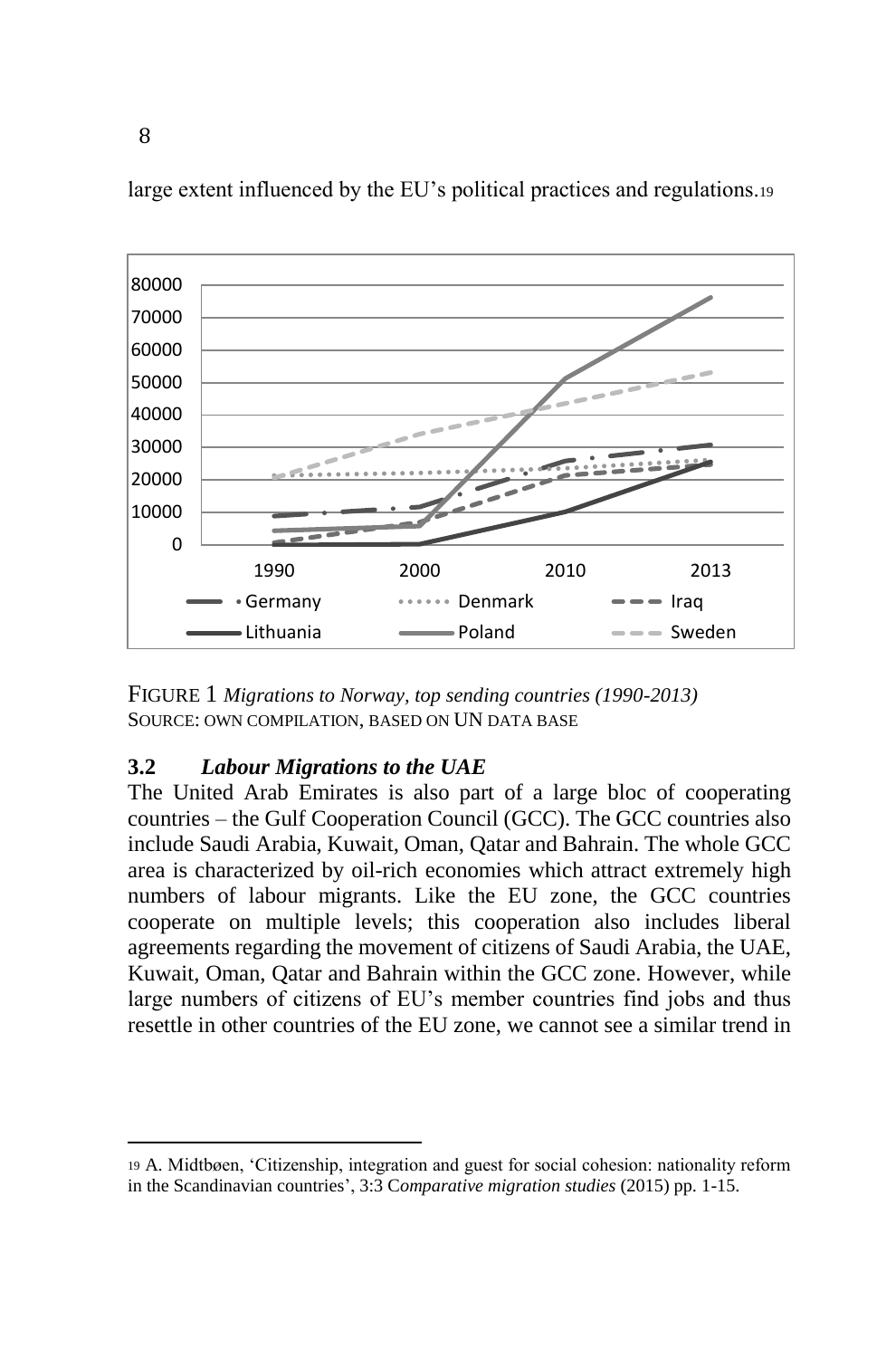the GCC area.20The levels of internal labour migration among citizens of the GCC countries are relatively low. In the GCC, formal restrictions hinder internal migrations of third-country citizens, but GCC citizens have the right to free movement within the GCC; this also includes the right to find employment in other GCC countries.<sup>21</sup> Yet, although there are considerable differences in wage levels and unemployment rates among GCC countries, only very few citizens of GCC countries migrate to other GCC countries. It seems that employment in the public sector, with all the privileges it brings to the citizens in their own country,<sup>22</sup> is regarded by the native labour force as much more attractive than the costs and risk of competing with the large pool of third-country nationals within the private sectors of other GCC countries.<sup>23</sup>

While the internal migrations are relatively meagre, the GCC countries attract millions of labour migrants from the countries outside the GCC area. In the GCC countries the United Arab Emirates is the second largest receiver

of labour migrants, after Saudi Arabia, and the largest receiver of labour migrants in relative terms as 7.8 million of the country's 9.2 million inhabitants are migrants. The largest groups of migrants in the UAE are from India, Bangladesh, Pakistan, Egypt and the Philippines.

The migration system in the Persian Gulf has several notable characteristics. First, it includes oil-rich autocracies with relatively small native populations. These countries have experienced tremendous economic growth where extraction and export by the petroleum industry went parallel with an explosion in sponsorship based on labour migrations. The income differentials between the booming economies of the GCC countries and low-income areas of Southeast Asia have been an important generator of labour migrations in the Persian Gulf. There are also sizable labour migrations to the area from other Arab countries such as Egypt, Jordan and Yemen, where migrations may be explained with reference to several factors such as political instability, economic reasons, cultural ties

<sup>20</sup> See M. Valenta, 'A comparative analysis of migration systems and migration policies in the European Union and in the Gulf Cooperation Council Countries, *Migration and Development* (2016)

[http://dx.doi.org/10.1080/21632324.2016.1204804.](http://dx.doi.org/10.1080/21632324.2016.1204804)

<sup>21</sup> See Z. Babar, *[Free Mobility within the Gulf Cooperation Council](https://repository.library.georgetown.edu/handle/10822/558290)* (Qatar: Georgetown University, Center for International and Regional Studies, 2011).

<sup>22</sup> See S. Hertog, *[Arab Gulf States: An Assessment of Nationalisation Policies](http://cadmus.eui.eu/handle/1814/32156)*. (Florence: European University Institute 2014).

<sup>23</sup> Valenta, *supra* note 12, p.8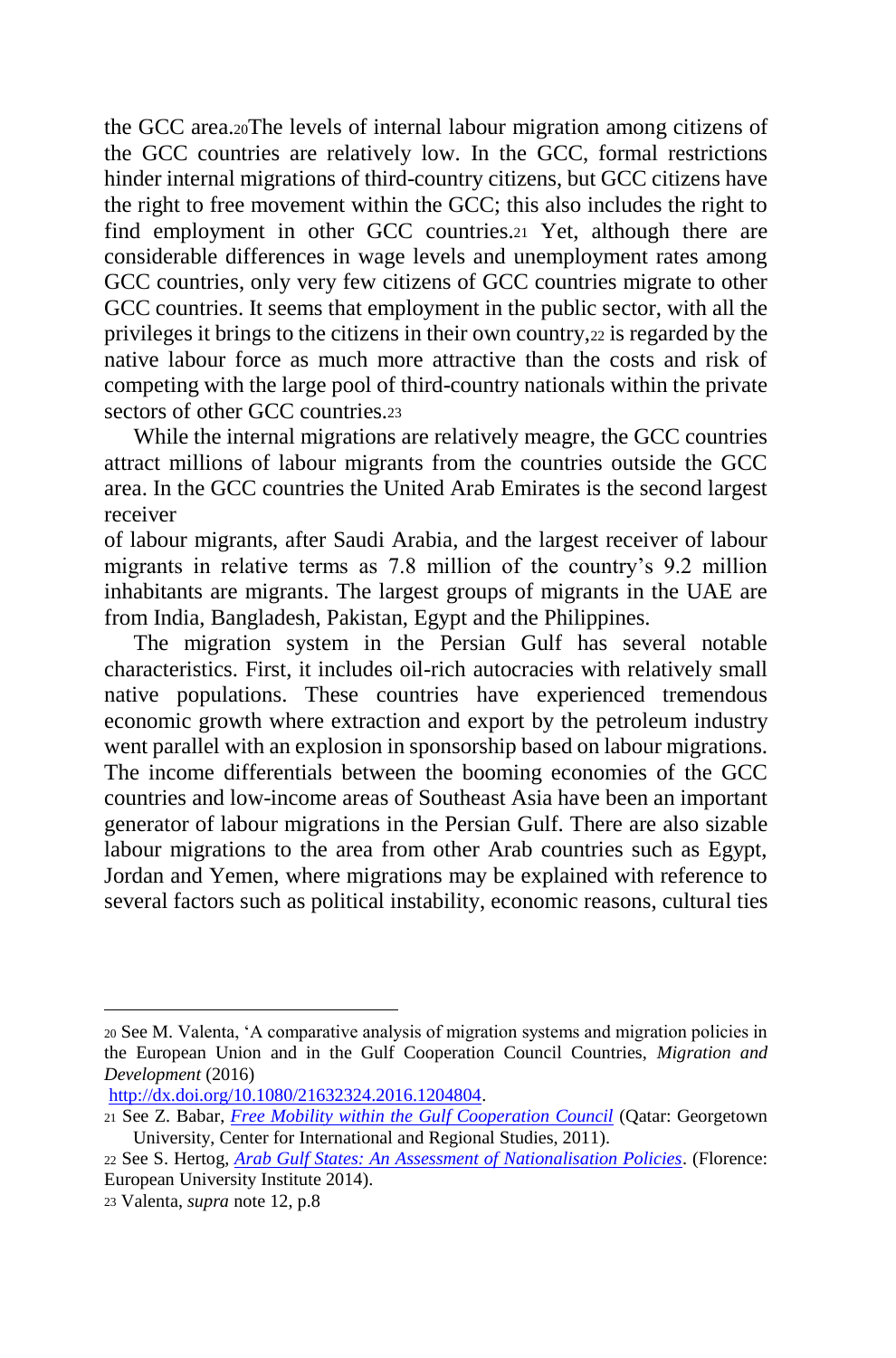and common language.<sup>24</sup> Second, the scale of labour migrations in the Persian Gulf has resulted in the establishment of large migrant communities which now reinforce migrations through the process of 'cumulative causation' and 'contextual feedback'.<sup>25</sup>



FIGURE 2 *Migrations to the UAE, top sending countries (1990-2013)* SOURCE: OWN COMPILATION, BASED ON UN DATA BASE

In the United Arab Emirates (UAE), there are 2.8 million Indian migrants. This makes the Indian migrant population the largest migrant group in the country (see Fig. 2). The Indian community is actually larger than the total native population of the country. Such a large scale of migration has resulted in the culture of labour migration to the UAE and GCC area, which is facilitated via migrant networks, recruitment agencies and sponsors.<sup>26</sup> Indeed, there are few places on earth where migrations are of such scale as they are in some parts of the GCC area, and this has had a

<sup>24</sup> See G. Naufal, G. and I. Genc, '*Expats and the Labor Force: The Story of the Gulf Cooperation Council Countries* (New York. Palgrave 2012); See also Valenta, *supra* note 12.

<sup>25</sup> For more on these concepts, see Castles et al. *supra* note 1.

<sup>26</sup> Kamrava and Babar *supra* note 7; N. Vora, '*Impossible Citizens: Dubai's Indian Diaspora* (Durham: Duke University Press 2013)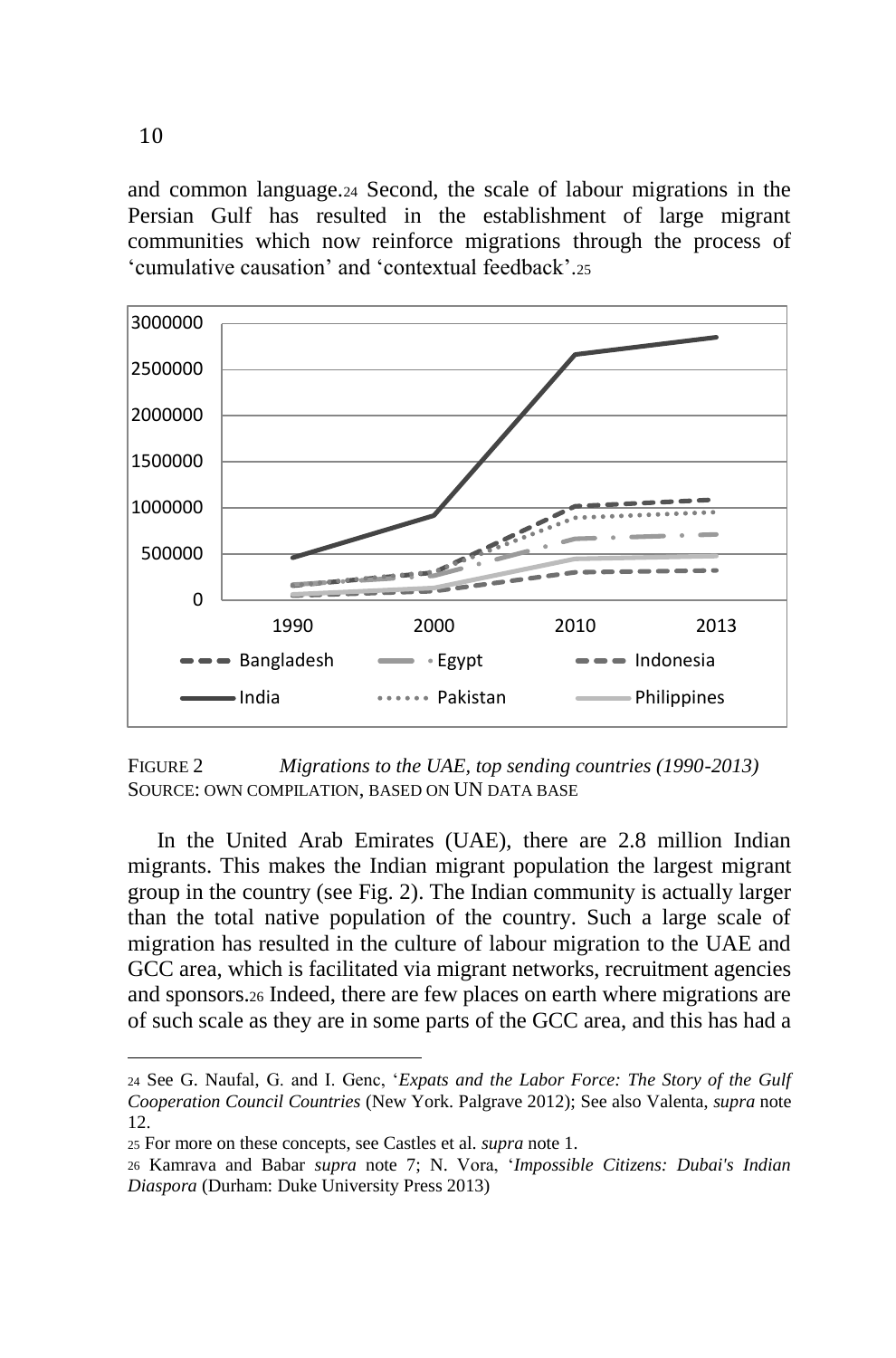tremendous effect on the labour market of the UAE. In the Emirates, the numbers of migrants have far surpassed the number of UAE citizens, and 99 per cent of the employees in the private sector in the country are labour migrants.

## **3.3** *Labour migrations to Canada*

Contemporary migrations to Canada are also to a large extent linked to its geographic position and to the fact that the country has a long tradition of large-scale immigration.<sup>27</sup> Today, the largest migrant groups in Canada are from Great Britain, China, India, USA, the Philippines and Italy – the sending countries that for decades have been included in what we may consider as being part of the large North-American migration system.

Canada's history of proactive recruitment of migrants through point systems and temporary foreign-worker programs – together with its unique location and wealthy economy – has gradually resulted in a specific migration system which not only attracts migrants from countries with close historical and cultural ties with Canada, but which also draws migrants from all over the world. One major channel for migration has traditionally been the point systems, which enabled immigration and permanent resettlement of high-skilled migrants to Canada. The recent increase of some migrant groups, such as migrants from the Philippines (see Fig. 3), is the result of immigration programs that are based on exclusionary policies and the recent growth in temporary migration programs.



<sup>27</sup> Castles et al., *supra* note 1.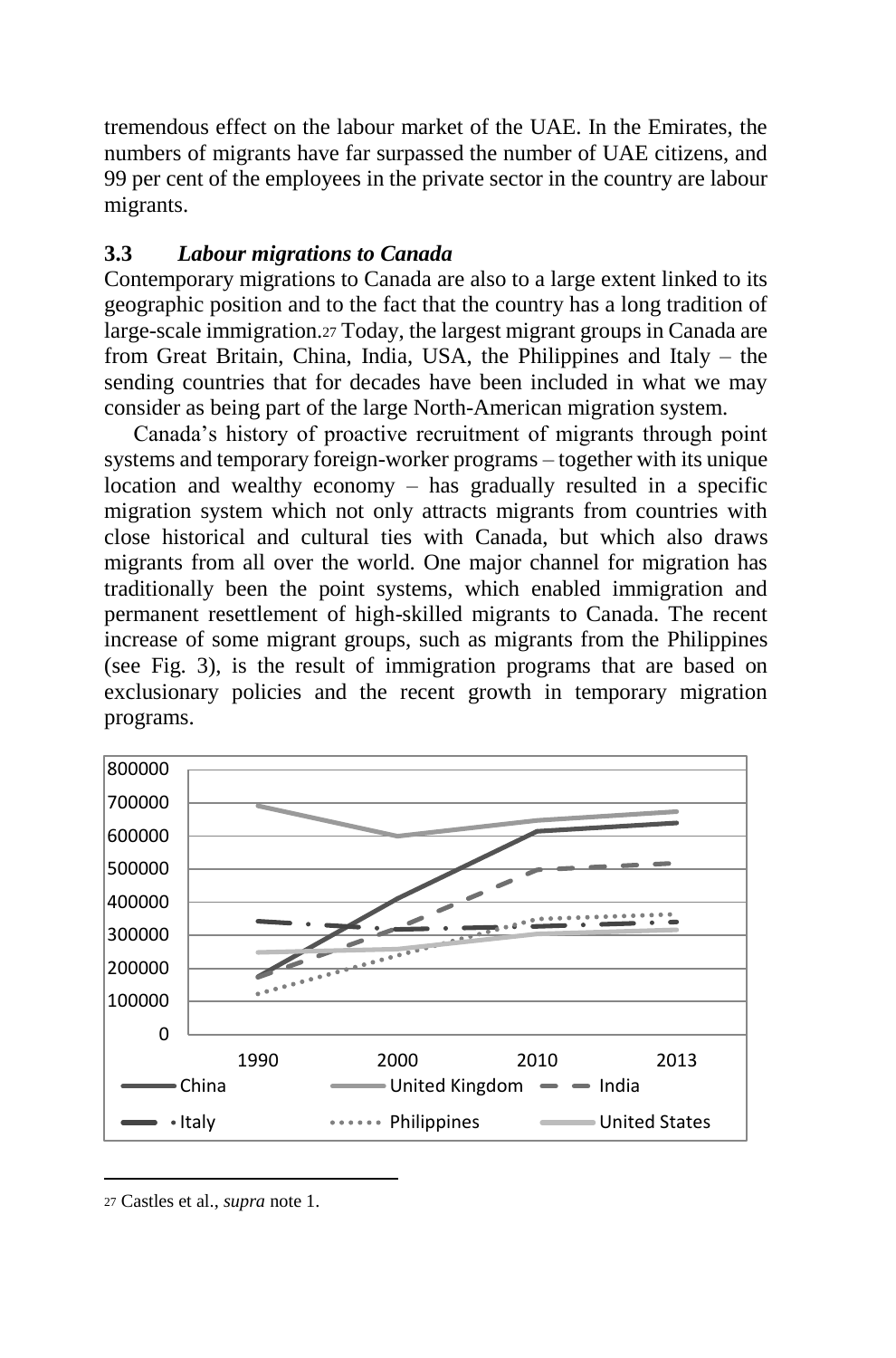FIGURE 3 *Migrations to Canada, top sending countries (1990-2013)* SOURCE: OWN COMPILATION, BASED ON UN' DATA

There are 7.2 million migrants (foreign born) in Canada, and 2.2 million of them are born in the above-mentioned countries. There are also considerably smaller but still sizable numbers of migrants from neighbouring USA, Jamaica, Mexico and other countries in Central and South America. In addition to a large foreign-born population, a long tradition of liberal immigration policy in Canada combined with inclusionary integration and naturalisation policies have resulted in a large (naturalised) population of immigrant origin. There are 5.7 million people in Canada who are so-called second generation (born in Canada of immigrant parents), representing 17.4 per cent of the total population. In addition, 19.9 million individuals can be characterised as third generation, accounting for 60.7 per cent of the total population. Regarding the migration system that Canada is a part of, it should be noted that the country does not share borders with large emigration countries. The United States is Canada's only neighbour, and it effectively functions as a buffer zone between Canada and poorer countries in Latin America. While illegal migrations via and from Mexico represent the major migration stream to the USA, contemporary migrations to Canada are dominated by overseas migrants and are predominantly shaped by permanent and, in recent times, various temporary migration programs.<sup>28</sup> To sum up: The migrant stocks in the UAE, Canada and Norway differ in origin and composition. In the UAE the largest proportion of labour migrants are desperately poor temporary low-skilled labour migrants from countries in Southeast Asia. In Norway, most labour migrants are from surrounding European countries. And in Canada, the point-based system has for years attracted large numbers of high-skilled migrants from all over the world.

## **4 Labour Migrants' Rights**

## **4.1** *Migration and integration policies of Canada, Norway and the UAE*

Each of the three countries we compare in this article has specific policies

<sup>28</sup> Lenard and Straehle, *supra* note 5.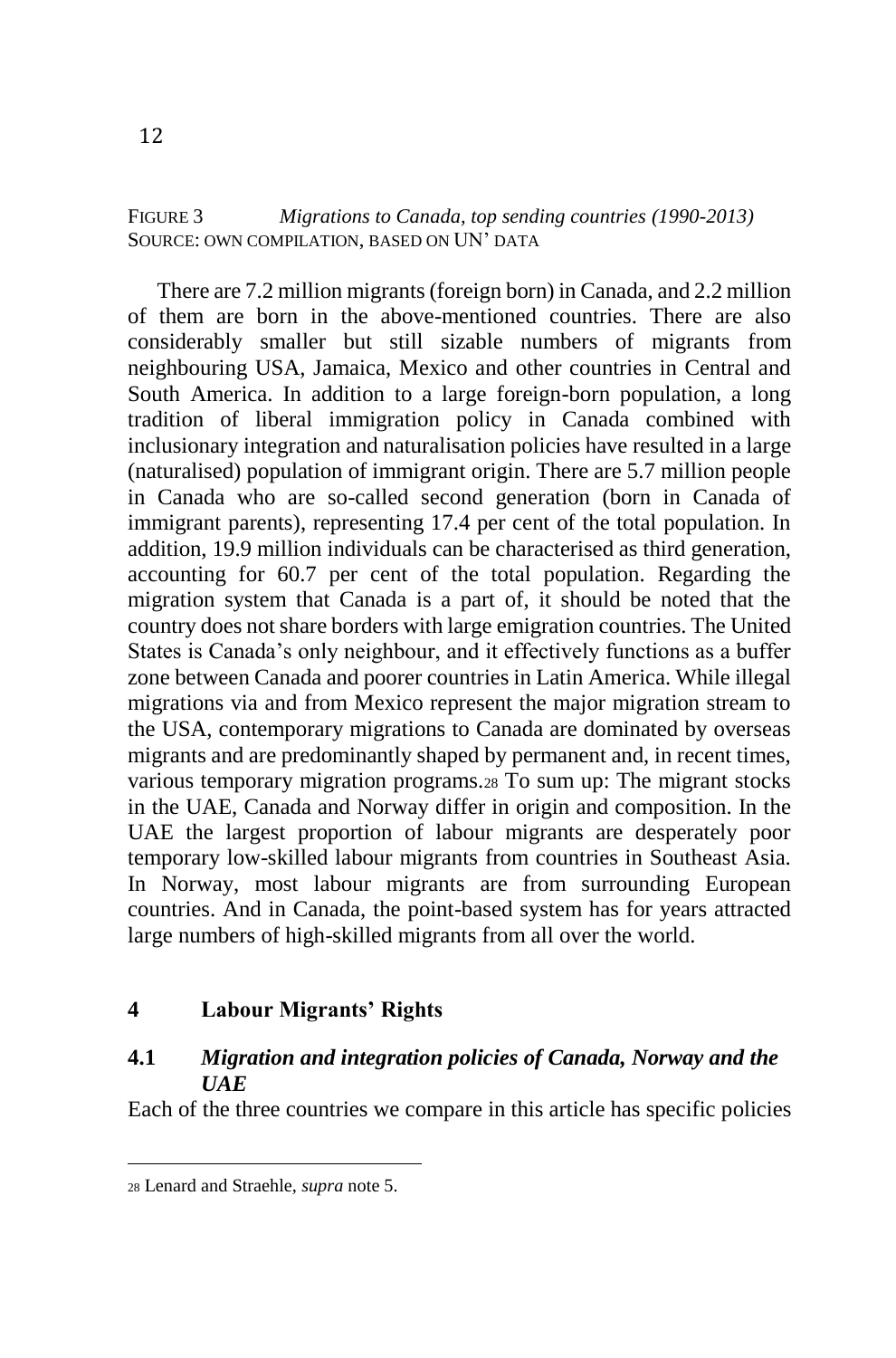that define migrants' rights and a specific stance to the inclusion of migrants. Canada has for years combined proactive labour-migration policies with ideas of multiculturalism and inclusion through citizenship.<sup>29</sup> The immigration policies are calibrated with the intention to attract a large number of labour migrants with high human capital. The immigration policy has for years been embodied in the Federal Skilled Workers Program. The program is based on the point system where highly educated labour migrants, of a certain age and with good command of English or French as well as work experience, are preferred.<sup>30</sup> The Federal Skilled Trades Program, the Canadian Experience Class program and the Provincial Nominee Program are other major programs which enable permanent settlement of highly skilled labour migrants.<sup>31</sup> Most of these programs are combined with a very liberal naturalisation policy and various services specifically created to facilitate the integration of immigrants in Canadian society, such as language courses.

Norway also has migration policies which are calibrated to attract 'specialists' from countries outside the EU. Visas and work permits for specialists are primarily directed to labour migrants with high education or professions which are in deficiency in Norway. Specialists may gradually obtain the right to permanent settlement and citizenship. In this way the Norwegian specialist stream is quite similar to the Canadian Experience Class program. However, few migrants in Norway arrive via the Norwegian specialist program. The vast majority of labour migrants in Norway are from countries in the EU, and according to EU regulations these people are entitled to seek jobs in Norway. Due to transitional regulations imposed in 2004 on EU migrants from Poland and the Baltic countries, and in 2007 on labour migrants from Romania and Bulgaria, migrants' rights to qualify for benefits were restricted. However, the transitional period ended in 2009 for migrants from Poland and the Baltic countries, and in 2012 for migrants from Bulgaria and Romania.<sup>32</sup> Despite the transitional regulations, the influx of labour migrants from Eastern Europe has been quite high in the last decade (recall Fig. 1).

<sup>29</sup> It should be noted that labour migration is not the only type of immigration in Canada. The 'economic stream' of immigrants, which includes the skilled worker program, constituted in 2013 about 57% of all permanent immigrants. In addition, there are also a lot of 'family class' migrants and refugees that make up the total permanent immigration in Canada.

<sup>30</sup> For more on this topic, see [http://www.cic.gc.ca/EnGLIsh/immigrate/skilled/index.asp,](http://www.cic.gc.ca/EnGLIsh/immigrate/skilled/index.asp)  last accessed 1 June 2015.

<sup>31</sup> For more on these programs, see [http://www.loc.gov/law/help/points-based](http://www.loc.gov/law/help/points-based-immigration/canada.php)[immigration/canada.php](http://www.loc.gov/law/help/points-based-immigration/canada.php) [last accessed 1 June 2015]

<sup>32</sup> Norway and other Scandinavian countries did not impose the transitional restrictions to labour migrants from the newest EU member Croatia, which joined the EU in 2013.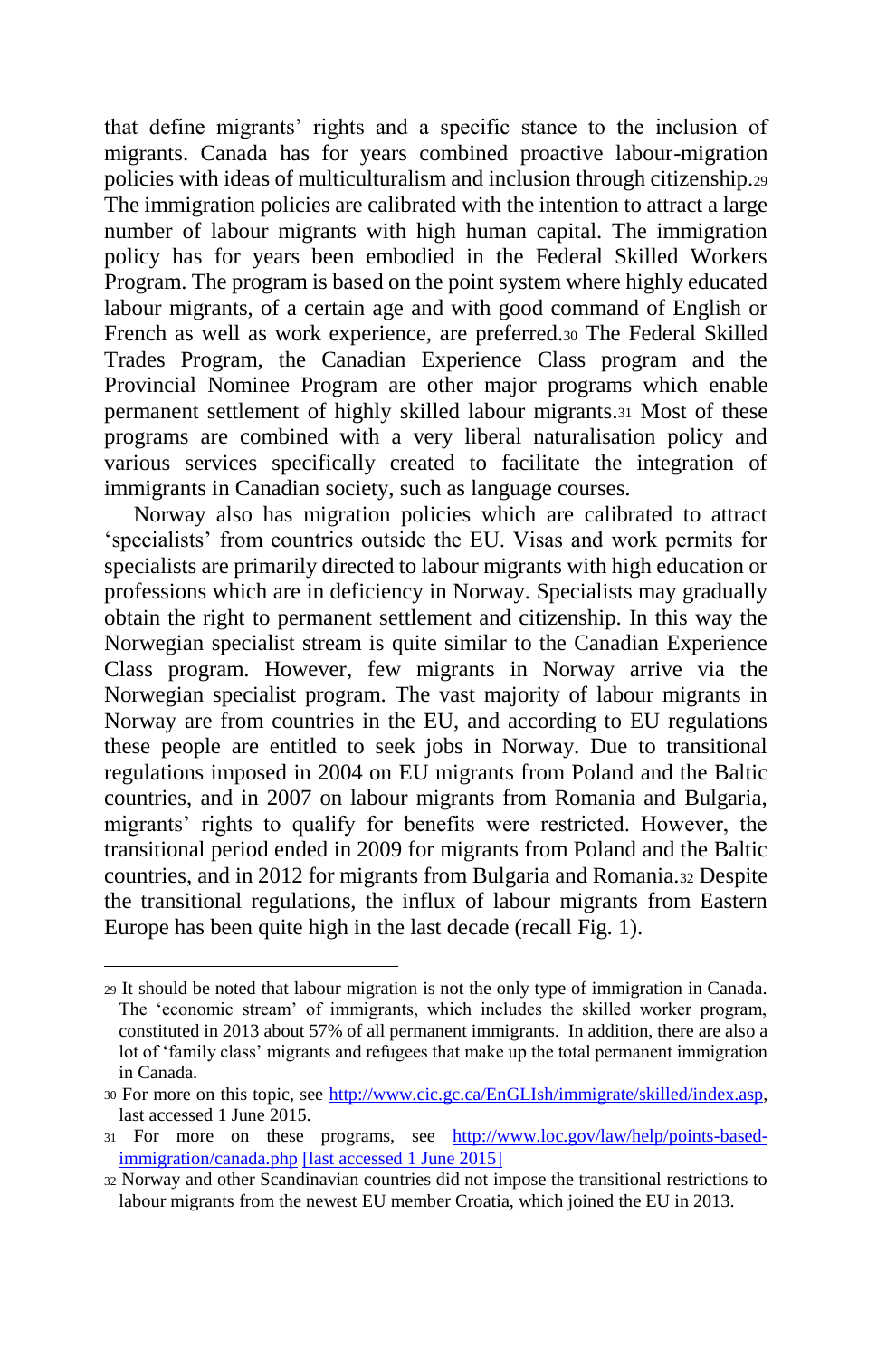According to current Norwegian legislation, labour migrants from the above-mentioned countries, as any other labour migrants from countries in the EU, have rights to get assistance and support from a highly developed and very generous state-owned welfare system. After a certain period of time, all migrants from EU member countries may gain the right to obtain unemployment benefits in the same way as Norwegian citizens. Labour migrants from the EU may also settle permanently in Norway and apply for Norwegian citizenship.

While the Canadian immigration system tries to identify persons who are most likely to integrate into the Canadian workforce, the Norwegian labour migration system focuses on migrants' EU origin and, in the case of migrants from countries outside the EU, on their skills and employability. Nevertheless, both countries give large groups of migrants an opportunity to gain permanent settlement and citizenship in the receiving country. Canada has accepting laws regarding citizenship and permits dual citizenship. Immigrants with permanent resident status who have resided in the country for at least a three-year period may apply for Canadian citizenship.<sup>33</sup> Compared to Canada, Norway has a less liberal naturalisation policy as it does not permit dual citizenship.<sup>34</sup> Furthermore, in Norway, migrants who have stayed in the country for a total of seven years may apply for citizenship.<sup>35</sup> The dissimilarities are at least as big as the similarities.

Compared with policies in Canada and Norway, the United Arab Emirates have clearly different migration policies and a very different stance on the issue of inclusion of migrants. The Emirates has an immigration policy which has allowed the entrance of millions of labour migrants of all categories and backgrounds. As most other countries in the GCC area, the UAE has for years based its labour-migration policy on the sponsorship system, where a local employer functions as a sponsor (*kafeel*) to a labour migrant. Labour migrants are required to have the sponsor in

<sup>33</sup> Se[e http://www.cic.gc.ca/english/citizenship/become-eligibility.asp](http://www.cic.gc.ca/english/citizenship/become-eligibility.asp) [last accessed 1 June 2015

<sup>34</sup> See Midtbøen, *supra* note 11.

<sup>35</sup> If the person is a citizen of a Nordic country it is sufficient that s/he has lived in Norway at least for the past two years. See [http://www.udi.no/Norwegian-Directorate-of-](http://www.udi.no/Norwegian-Directorate-of-Immigration/Central-topics/Citizenship-/Requirements-to-obtain-Norwegian-citizenship-by-application/#generalrequirments)[Immigration/Central-topics/Citizenship-/Requirements-to-obtain-Norwegian](http://www.udi.no/Norwegian-Directorate-of-Immigration/Central-topics/Citizenship-/Requirements-to-obtain-Norwegian-citizenship-by-application/#generalrequirments)[citizenship-by-application/#generalrequirments](http://www.udi.no/Norwegian-Directorate-of-Immigration/Central-topics/Citizenship-/Requirements-to-obtain-Norwegian-citizenship-by-application/#generalrequirments) last accessed 1 June 2015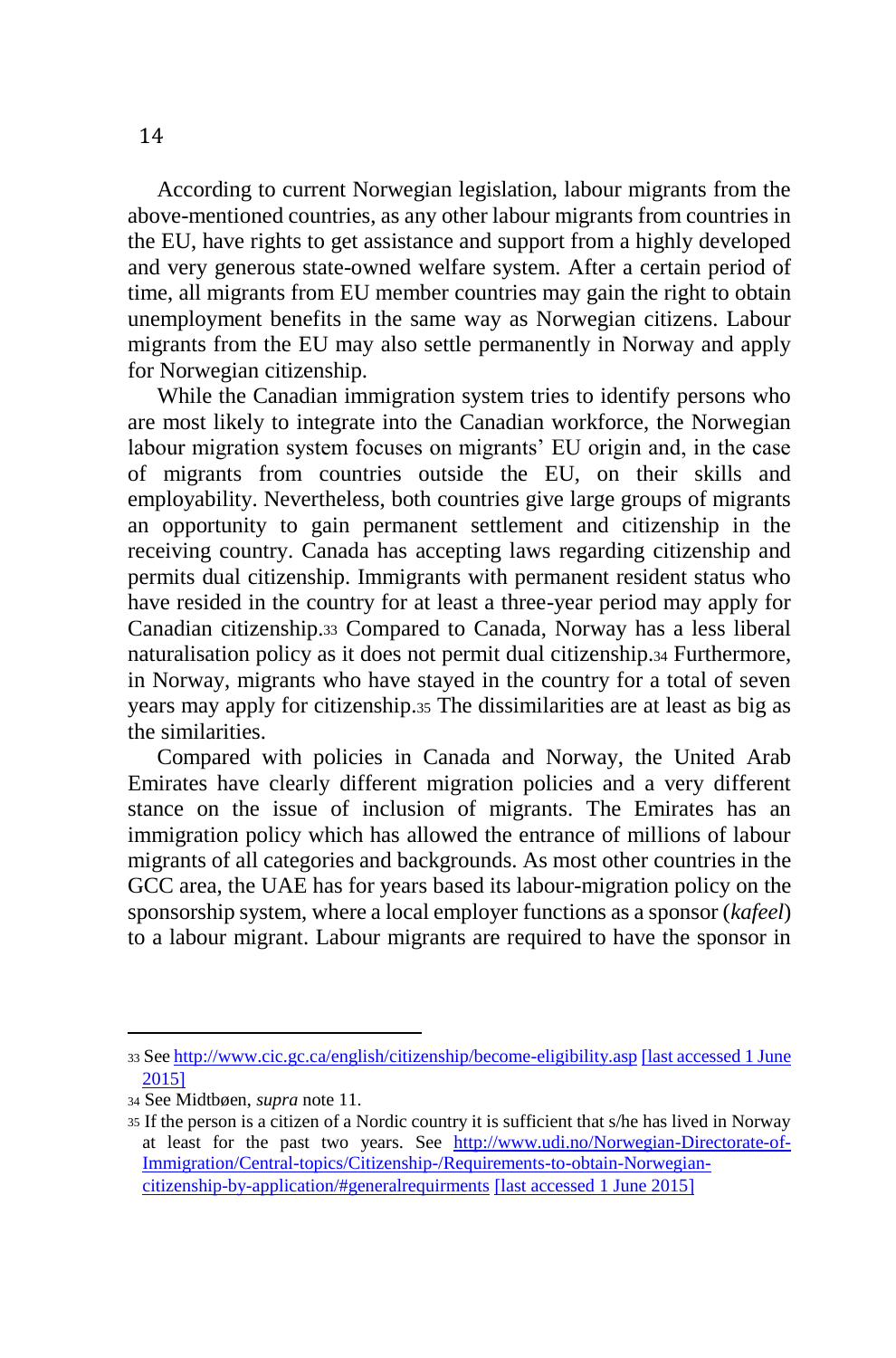the UAE,<sup>36</sup> and are bound by contract to the employer/sponsor for a certain period of time.

All labour migrants in the UAE are defined as temporary migrants as they cannot obtain a formal right to permanent settlement or UAE citizenship. However, a large proportion of migrants stay a long period of time in the country. It is possible to renew the contract or find a new sponsor when the contract period with the initial employer has expired, which has resulted in the establishment of large migrant communities in the three largest emirates – Abu Dhabi, Dubai and Sharjah. These communities include migrants who have lived in the country for years and a growing population of second-generation migrants.<sup>37</sup>

In sum, the UAE combines a restrictive integration policy with an immigration policy that allows a large influx of migrants. The result is an extremely large migrant population in the country, but one which is forced to be in a state of permanent temporariness. However, it should be mentioned that under pressure from international organisations and other countries, authorities in the UAE have made several recent attempts to improve the position of labour migrants in the UAE.<sup>38</sup> For example, the new regulations have reduced employees' dependence on their sponsors, making it easier for employees to renew their visas and change their employer.<sup>39</sup> The authorities also introduced the Wages Protection System in order to monitor wage payments to labour migrants. In this way UAE authorities want to ensure that employers pay salaries to labour migrants according to the contract.<sup>40</sup>

The three countries also have different stances to integration assistance provided to labour migrants, such as language training. Only Canada offers large groups of labour migrants language classes and pre-departure

<sup>36</sup> The sponsor pays the costs of employee visa. Different recruitment agencies, both in the UAE and in sending countries, play an important role as intermediaries and facilitators of labour migrations to the UAE. The recruitment agencies require fees from either employers or employees, or both, for their services. The costs of migration for migrants can be very high. In her study on the topic, Breeding found that agencies in India, the country from which the most labour migrants come, require from labour migrants between 800-1000 US dollars; see M. Breeding, 'India-Persian Gulf Migration Corruption and Capacity in Regulating Recruitment Agencies', in *Migrant Labour in the Persian Gulf*, edited by M. Kamrava and Z. Babar (New York: Columbia University Press 2012), pp. 137–54. <sup>37</sup> Vora, *supra* note 17.

<sup>38</sup> This has been done in response to criticisms that this system has led to serious human rights abuses against migrants.

<sup>39</sup> For more on these recent changes, see [http://www.migrationpolicy.org/article/labor](http://www.migrationpolicy.org/article/labor-migration-united-arab-emirates-challenges-and-responses)[migration-united-arab-emirates-challenges-and-responses,](http://www.migrationpolicy.org/article/labor-migration-united-arab-emirates-challenges-and-responses) last accessed 1 June 2015.

<sup>40</sup> Q. Tong and M. Al Awad, ['Diversity and Wage Inequality in the UAE Labor Market'](http://scholar.google.dk/citations?view_op=view_citation&hl=da&user=JfxMgwIAAAAJ&citation_for_view=JfxMgwIAAAAJ:5nxA0vEk-isC),

<sup>2:3</sup> *Journal of Economics and International Business Management* (2014) pp. 59-72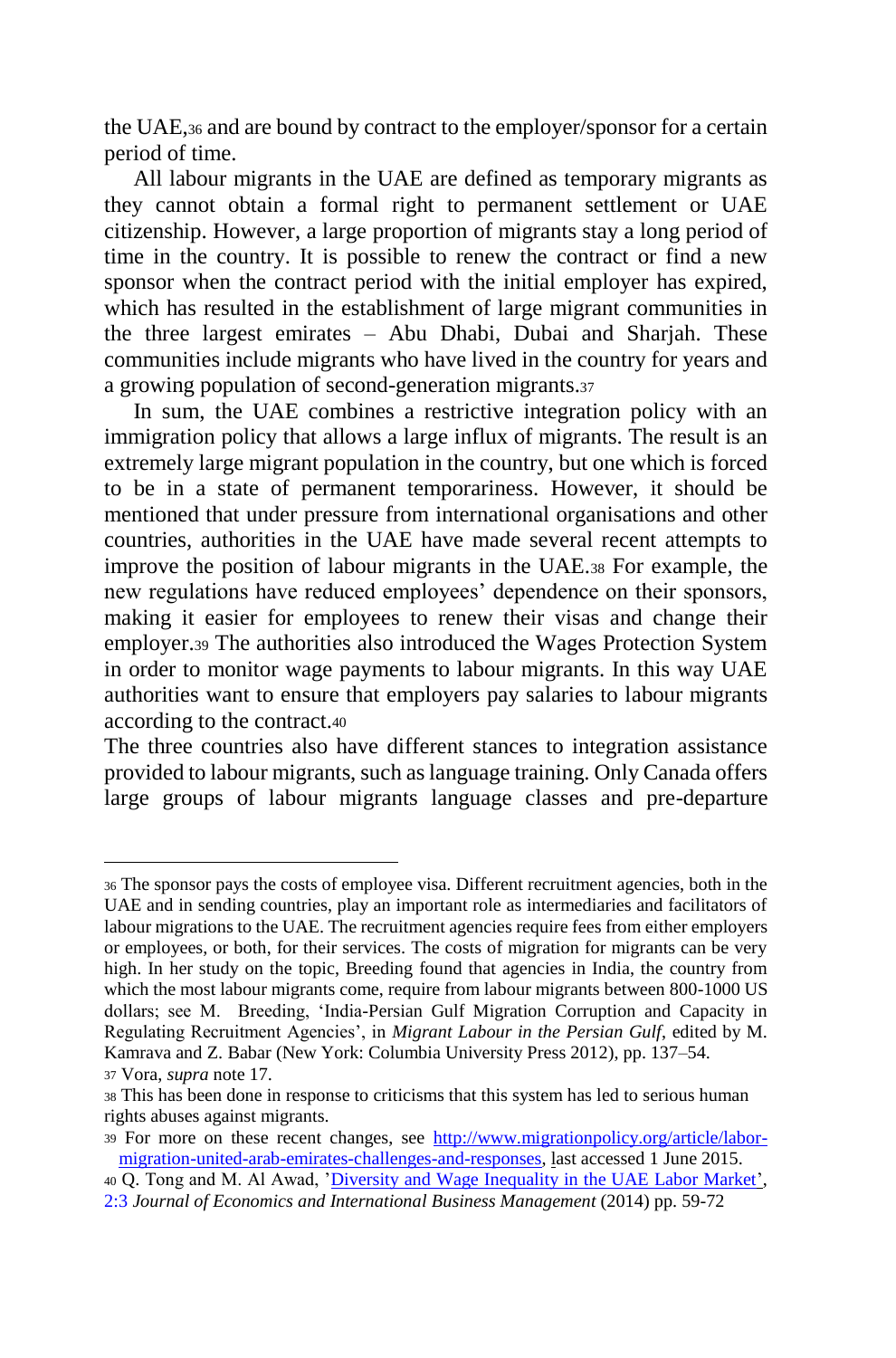immigrant-integration programs.<sup>41</sup> The pre-departure programs are offered in a number of cities across the world and language classes are organised by federal, provincial and territorial governments across Canada and are free of charge.<sup>42</sup> Norway also has a large, state-sponsored program for integration, but labour migrants are not entitled to participate in such programs. Only refugees may participate in these programs, which include extensive language training.<sup>43</sup> If labour migrants want to learn the Norwegian language they have to pay tuition themselves.44 In the UAE, migrants are presumed to be there for a limited time only; but still, sizable numbers of temporary labour migrants stay in the country for years.<sup>45</sup> However, the migrants do not get any public integration assistance so they have to rely on informal networks and charity organisations.<sup>46</sup> If they want to learn Arabic, they have to pay tuition themselves. Fig. 4 summarises the aforementioned features in the three countries.

16

<u>.</u>

<sup>41</sup> See [http://www.cic.gc.ca/english/department/partner/bpss/ciip.asp,](http://www.cic.gc.ca/english/department/partner/bpss/ciip.asp) last accessed 1 June 2015.

<sup>42</sup> For more information on this topic, see [http://www.cic.gc.ca/english/newcomers/after](http://www.cic.gc.ca/english/newcomers/after-education-language.asp)[education-language.asp,](http://www.cic.gc.ca/english/newcomers/after-education-language.asp) last accessed 1 June 2015.

<sup>43</sup> M. Valenta and N. Bunar, 'State Assisted Integration: Refugee Integration Policies in Scandinavian Welfare States: the Swedish and Norwegian Experience', 23:4 *Journal of Refugee Studies* (2010) pp. 463-483

<sup>44</sup> M. Valenta and Z. Strabac, 'State-assisted integration, but not for all: Norwegian welfare services and labour migration from the new EU member states', 54: 5 *[International Social](http://isw.sagepub.com/)  [Work](http://isw.sagepub.com/)* (2011) pp. 663-680

<sup>45</sup> Vora, *supra* note 17; Tong and Al Awad, *supra* note 17.

<sup>46</sup> L. Kathiravelu, 'Social networks in Dubai: informal solidarities in an uncaring state', 33:1 *Journal of Intercultural Studies* (2012) pp. 103-119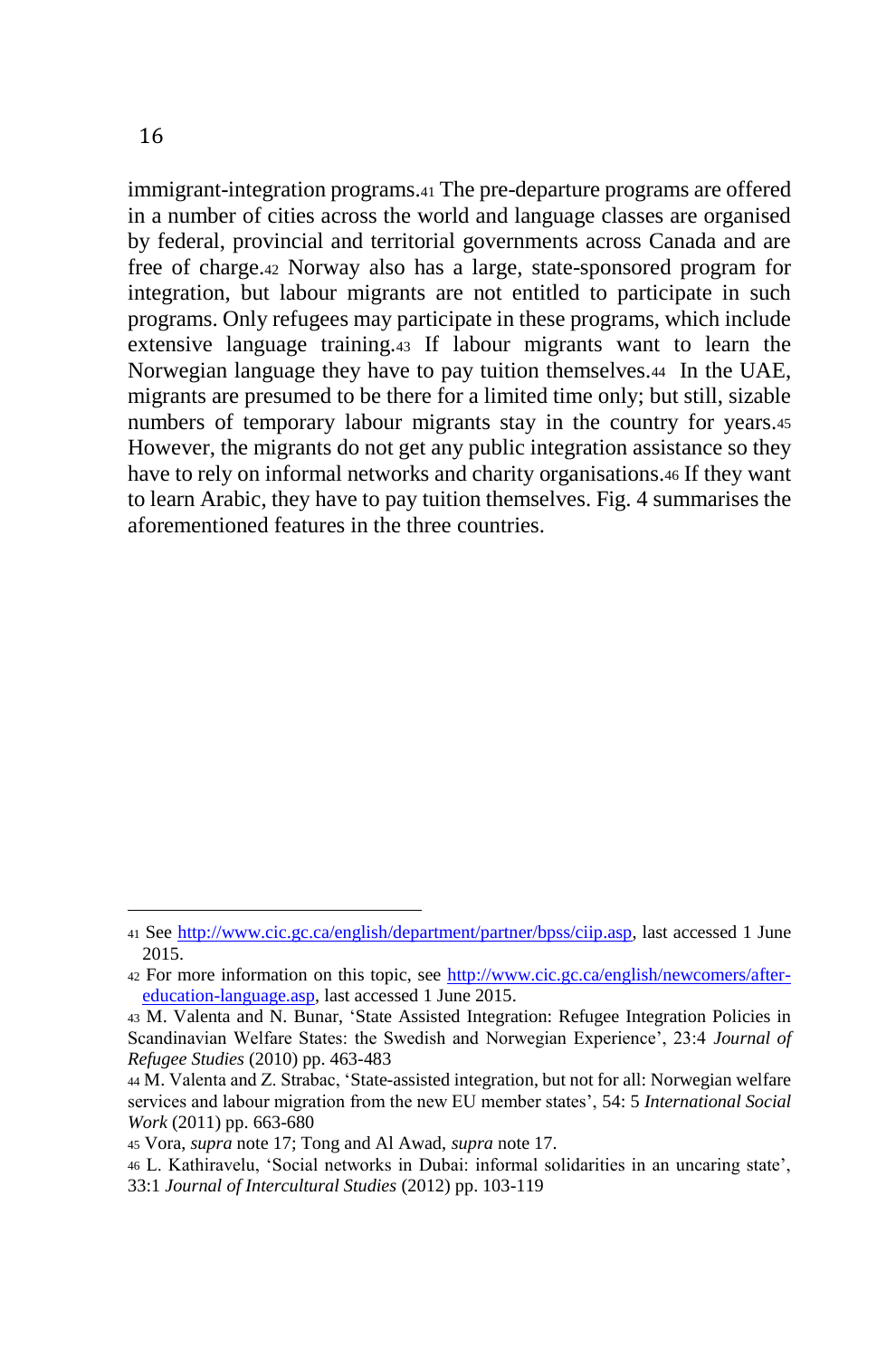| Basic rights                                                                                                                                                                                                                                                                                                                                                                                                                                                                         |                                                                                                                                                                                                                                                                                                                                                                                                            |                                                                                                                                                                                                                                                                                                                                                                                                          |
|--------------------------------------------------------------------------------------------------------------------------------------------------------------------------------------------------------------------------------------------------------------------------------------------------------------------------------------------------------------------------------------------------------------------------------------------------------------------------------------|------------------------------------------------------------------------------------------------------------------------------------------------------------------------------------------------------------------------------------------------------------------------------------------------------------------------------------------------------------------------------------------------------------|----------------------------------------------------------------------------------------------------------------------------------------------------------------------------------------------------------------------------------------------------------------------------------------------------------------------------------------------------------------------------------------------------------|
| Canada                                                                                                                                                                                                                                                                                                                                                                                                                                                                               | Norway                                                                                                                                                                                                                                                                                                                                                                                                     | The UAE                                                                                                                                                                                                                                                                                                                                                                                                  |
| -Authorities provide<br>opportunity for permanent<br>settlement and<br>naturalisation of large<br>groups of labour migrants<br>who are selected on the<br>basis of skills, among<br>other criteria.<br>-Authorities offer to large<br>groups of labour migrants<br>language classes and<br>integration programs that<br>are free of charge.<br>-Settlement services are<br>available to all permanent<br>immigrants in Canada, not<br>only labour migrants or<br>'economic migrants' | -Authorities provide<br>opportunity for<br>permanent settlement<br>and naturalisation of<br>large groups of migrants<br>that come from other<br>Nordic countries and the<br>EU.<br>-Labour migrants from<br>the EU gradually get<br>social rights and the<br>public safety net as any<br>other person in Norway.<br>-Labour migrants are not!<br>entitled to state<br>sponsored integration<br>assistance. | -Exclusionary<br>regulations dominate<br>labour migration policies<br>which deny labour<br>migrants opportunity for<br>permanent settlement<br>and naturalisation.<br>-Authorities do not<br>facilitate integration of<br>immigrants, and do not<br>provide them with any<br>kind of social safety net.<br>-Migrants have to rely on<br>solidarity of informal<br>networks and charity<br>organizations. |

## FIGURE 4 *Overview of migrants' rights*

What may explain the identified differences and similarities across the three countries? As already noted, they share one obvious major similarity: Helped by the natural-resources sector these countries have experienced long periods of economic growth, which caused a profound demand for foreign labour. The largest need has been in the UAE, as the country has had the greatest discrepancy between the small size of the local population and a tremendous need for a large labour force. The UAE, as is the case for most GCC countries, has met the demand via a large-scale temporary migration system, based on the 'high numbers-low rights' principle.<sup>47</sup> In Norway and Canada, most political parties and trade unions have opposed such policies. In autocratic Gulf societies, such as the UAE, there are, however, no trade unions, civil society or opposition political parties which might pressure authorities to restrict economic forces, though a number of international actors have been vocal in their criticisms. There are also other

<sup>47</sup> Ruhs, *supra* note 3.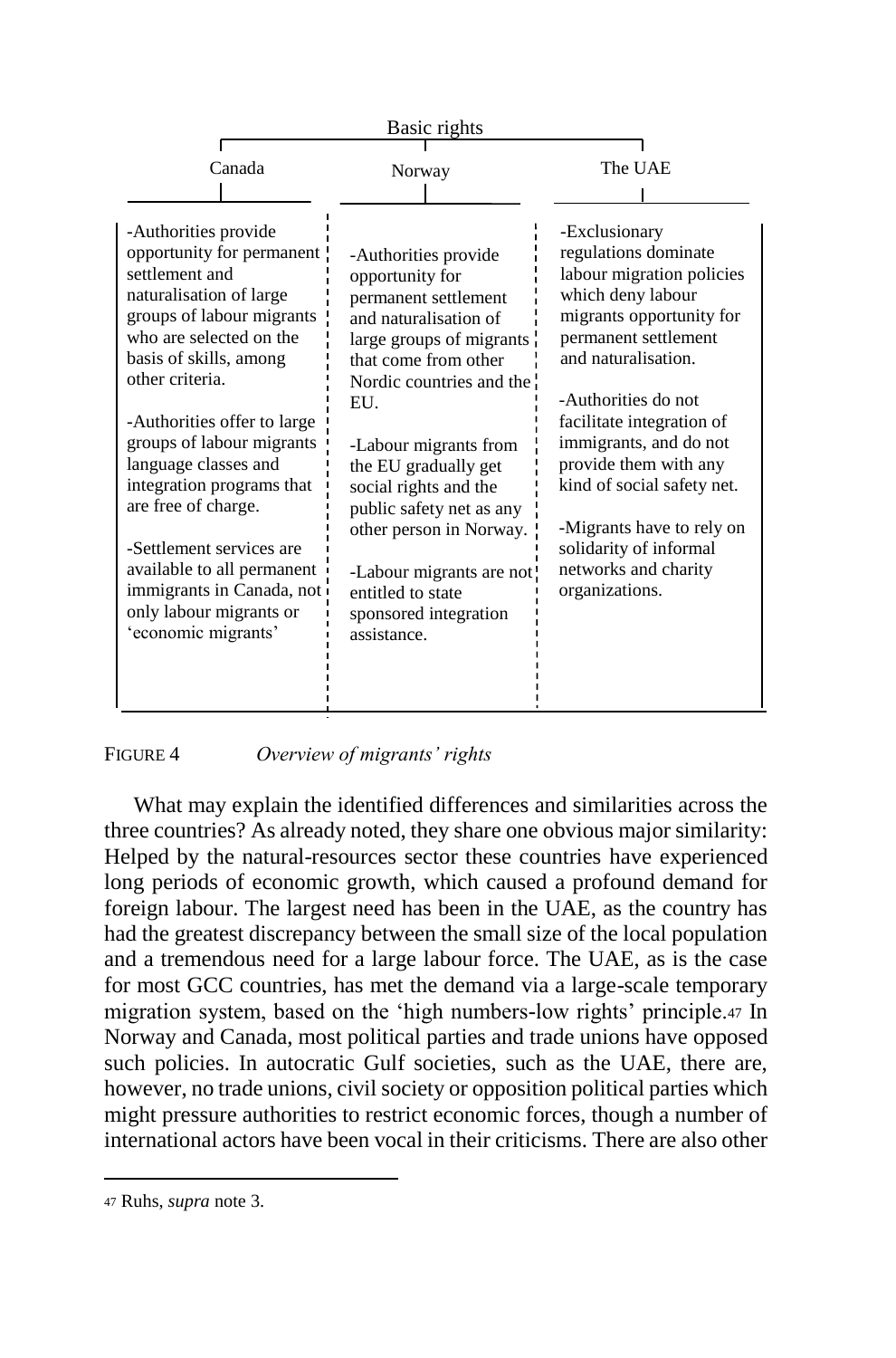factors which contribute to produce identified variations in migration policies. As we have already mentioned, countries' specific position in larger migration systems may also influence the national policies. Norway's links to the EU's free market and commitments to EU cooperation in this field has, for example, a direct effect on Norwegian labour-migration policies. Last but not least, the nuances in policies should be seen in light of differences in the countries' history. This includes their stance on human, civil and political rights; their demographic picture; their geographical location; their economic base; and their views on migration's role in nation building.<sup>48</sup>

## **4.2** *Comparing Restrictions and Rights: Different Rights for Different Categories of Labour Migrants*

Our comparative analysis of the three countries under study has hitherto confirmed our expectation that they share few similarities regarding immigration and immigration policies. They do have a comparable economic base and all have attracted large numbers of labour migrants as their wealthy, natural resource-based industries have pumped money into their economies, consequently generating a large need for foreign labour. However, they have attracted different kinds of migrants, and they have regulated the influx and integration of migrants in different ways. These differences were expected, but can we still indicate any surprising and unexpected similarities? As we can see from the table presented above, Canada has the most liberal integration and naturalisation policy of the three. However, this rather rough overview hides several recent policy trends in Canada related to the diversification of migrants' social rights according to their skills.49The last section of this article is devoted to an analysis of the aforementioned restrictions in the three countries.

At first glance, Canada may stand out as an antithesis to the 'rights vs. numbers trade off' hypothesis, as the country for years granted extensive social rights to large groups of labour migrants. Closer analysis, however, reveals that Canadian migration policy, due to its focus on migrants' skills,

<sup>48</sup> A myriad of historical, political and socioeconomic factors and circumstances may have an effect on local policies. However, the more extensive discussion on how migration policies are linked to the aforementioned differences lies beyond the scope of this article. For more on these factors, see Brockman and Kjelstadli, *supra* note 7; See also Naufal and Genc, *supra* note 16; see also Valenta, supra note 12.

<sup>49</sup> See J. Fudge and F. MacPhail, 'The temporary foreign worker program in Canada: Lowskilled workers as an extreme form of flexible labour', 31:1 *Comparative Labor Law and Policy Journal* (2009) pp. 101–139; see also Lenard and Straehle, *supra* note 5.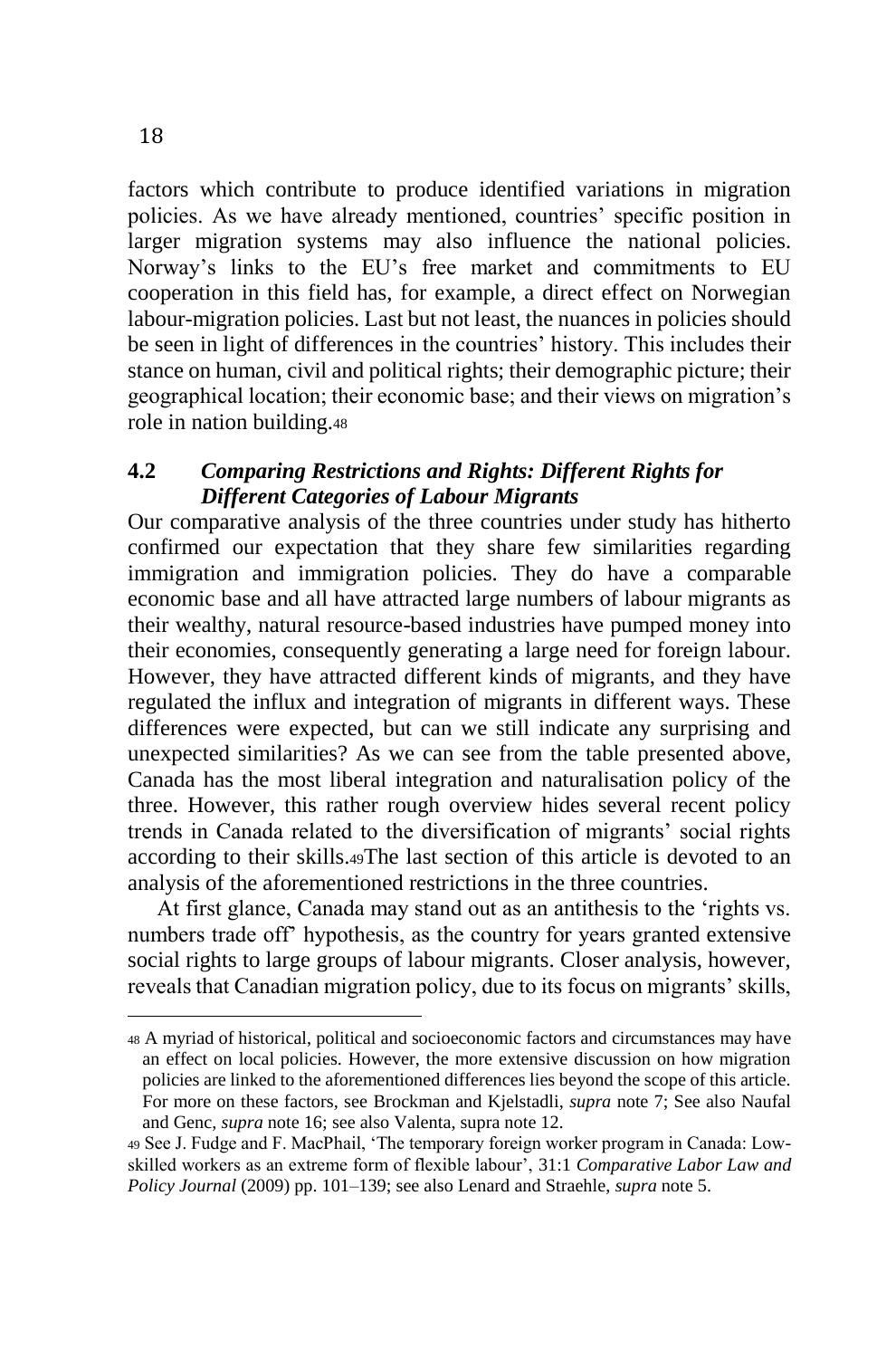is actually highly compatible with Ruhs's argument.<sup>50</sup> As we have already noted, Ruhs argues that receiving countries will be more open to highskilled migrants than to low-skilled ones, with regards both to their migration policy and to rights given to migrants.<sup>51</sup> Regarding policy differentiations according to labour migrants' skill levels, Canada stands out as a country which has instituted to the largest extent such differentiations in its migration and integration policies. For example, the Federal Skilled Worker Class Program is calibrated for admittance and integration of highly-skilled labour migrants with a focus on permanent settlement.

However, in recent years we see a sizable increase in lower-skilled migrants in Canada. Immigration of lower-skilled labour migrants to Canada is regulated via temporary migration programs. These programs actually share some common characteristics with sponsorship-based, temporary labour-migration programs in the UAE.<sup>52</sup> We may distinguish between several large temporary migration programs in Canada. Temporary foreign-worker programs (TFWP) regulate labour migrations of low-skilled and high-skilled labour migrants. However, it is much easier for high–skilled temporary labour workers and nurses to obtain permanent settlement. Especially since 2006, there has been a large increase in the numbers of migrants who arrive through different temporary foreign-worker programs for low-skilled workers.

Low-skilled labour migrants come through different programs, and they do not have the same rights as highly-skilled labour migrants who migrate through the Federal Skilled Worker Class Program.<sup>53</sup> Among other differences, it should be noted that low-skilled and semi-skilled migrants may migrate to Canada only if they are offered a job by a local employer, and they may obtain a permit to settle only temporarily in Canada. Furthermore, temporary labour migrants do not have the right to bring their families to the country. Family members have to apply for a separate work permit for a specific job. In Canada, we can also distinguish between the Live-in Caregiver Program and The Low-Skilled Worker Pilot project (NOS). Labour migrants in these two programs get a permit to work in

<sup>50</sup> Ruhs, *supra* note 3.

<sup>51</sup> *Ibid.*

<sup>52</sup> The official view is that there are two types of 'low-skilled migrants' in Canada. One would be family members of skilled immigrants and refugees. The second type, the type that is increasing, is in the temporary foreign-worker program, which is perceived differently. This program has become extremely controversial; see Lenard and Straehle, *supra* note 5; see also Faraday, *supra* note 9.

<sup>53</sup> A. Reed, 'Canada's Experience with Managed Migration: The Strategic Use of Temporary Foreign Worker Programs', 63:2 *International Journal*, (2008) pp. 469-484; Faraday, *supra* note 9.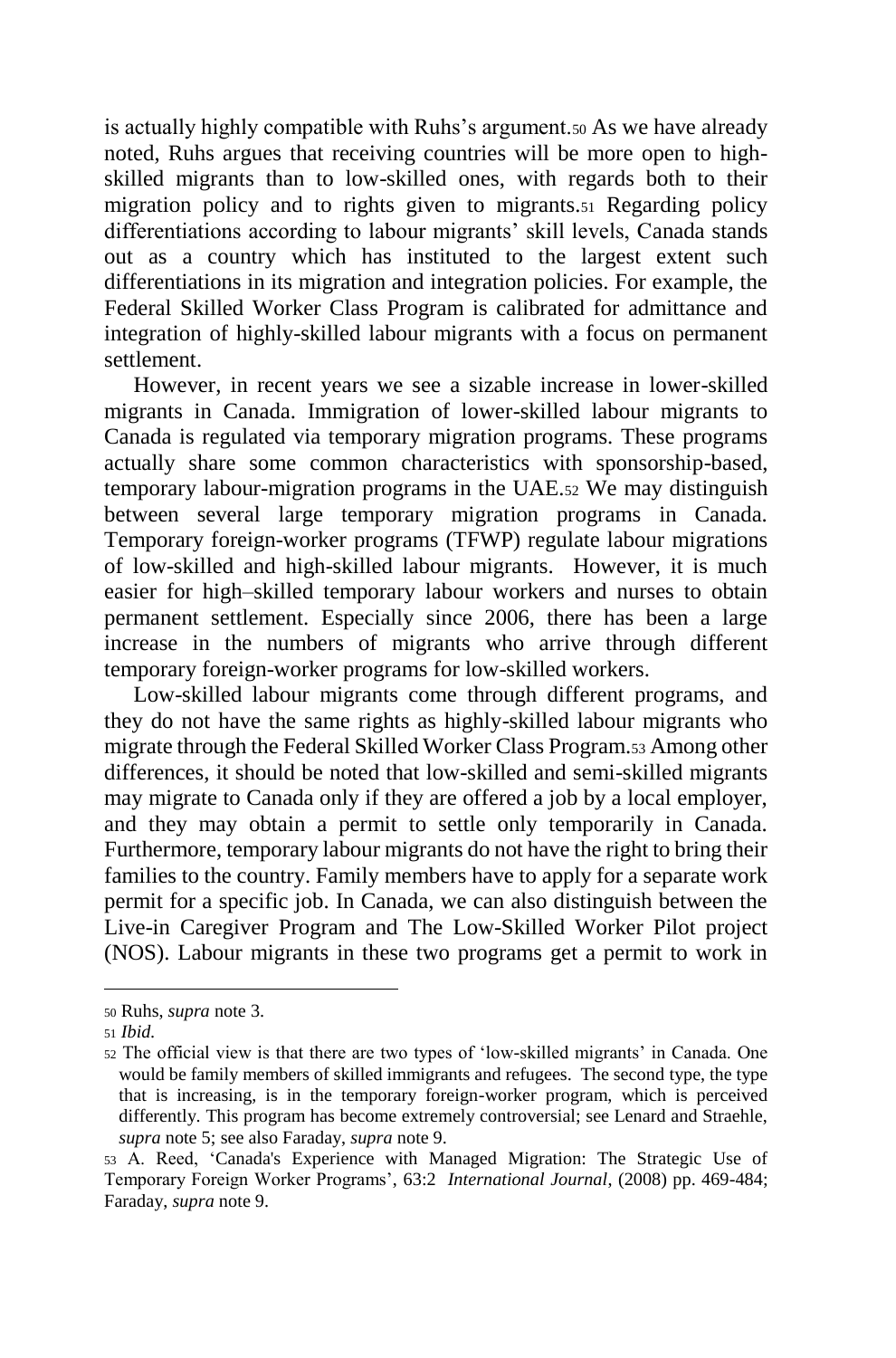Canada for a maximum of four years based on a job offer from a local employer. Thereafter, only migrants in the Live-in Caregiver Program can apply for permanent residence. Migrants who arrive as a part of a general NOS program have to leave the country for four years before they can apply for another work permit.<sup>54</sup> In addition, there is a seasonal agricultural worker program where a work permit cannot exceed a maximum of eight months.<sup>55</sup> Furthermore, in the case of temporary lower-skilled labour migrants, employers are required to have specific labour-market justifications. Employers may recruit the temporary foreign workers only after demonstrating that no one among Canadian citizens and permanent residents has responded to an advertised position.<sup>56</sup> When the temporary worker is recruited, s/he is bound to the employer and cannot freely compete for jobs in Canada.

There are significant differences between Canada and the UAE regarding the level of respect for human rights accorded to low-skilled migrants. However, the above-described programs for low-skilled migrants in Canada resemble the labour migration regime in the UAE. Both countries regulate immigration of lower-skilled labour migrants via temporary labour-migration programs which deny migrants the right to permanent settlement. Furthermore, their policies restrict rights to family reunion, and they bind the employee to the employer for a certain period of time. It should be noted that Norway also differentiates between lower and higher-skilled migrants, although to a lesser extent. Traditionally Norway combined a restrictive labour-migration policy with a generous integration policy. With reference to Ruhs,<sup>57</sup> we might at first glance associate Norwegian migration and integration policies with a 'low numbers and high rights' approach. However, since 2004 Norway opened its borders to labour migrants from new member-states of the EU. As a consequence, the vast majority of labour migrants in Norway are EU nationals. The opening of the labour market was a consequence of a 'package deal' with the EU that included free movement of labour within the EU. The 'free movement' clause did not have any large practical

<u>.</u>

<sup>54</sup> The Low Skilled Worker Pilot project also has an agricultural stream where labour migrants may get a 24 months' work permit.

<sup>55</sup> See Lenard and Straehle, *supra* note 5; see also Faraday, *supra* note 9.

<sup>56</sup> The employer must get a certificate from the Employment and Social Development Canada ministry indicating the lack of a negative labour-market impact. However, the information available for making this determination is not extensive.

<sup>57</sup> Ruhs, *supra* note 3.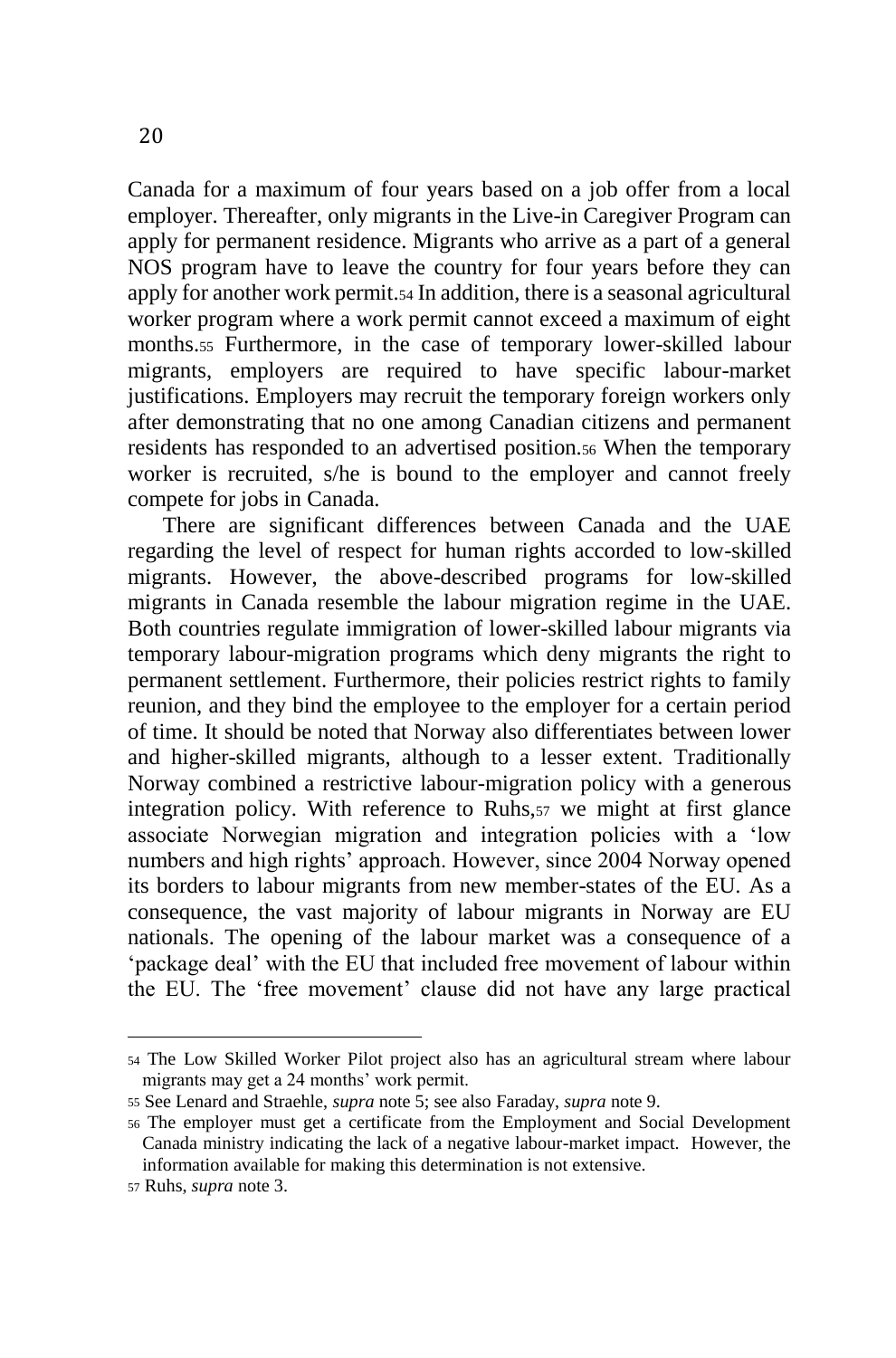consequences until ex-communist countries from Eastern and Central Europe joined the EU. Since then, labour immigration to Norway has increased drastically (recall Fig. 1). The EU labour immigrants have free access to the Norwegian labour market and they may obtain permanent settlement, no matter what educational background they have. Due to EU regulations, the Norwegian case in practice deviates a bit from Ruhs' hypothesis. This is so considering that in Norway we find a high influx of migrants and a liberal migration policy combined with generous social rights without skill-related differentiations.<sup>58</sup>

However, in Norway, as well as in all other European countries which comply with EU regulations, extensive formal rights are given only to migrants from the EU. Regarding labour migrants who are not EU nationals, Norwegian policy is in accordance with Ruhs' argument on links between rights, numbers and skills. Norway has a very restrictive labourmigration policy regarding non-EU foreign nationals; the country only allows programs for immigration of highly skilled non-EU foreign nationals, via the so-called migration program for specialists who may obtain a work permit based on a job offer from a local employer. In Norway, however, such diversification on the basis of human capital includes only the restrictions within the frame of migration policy. The authorities do not differentiate between labour migrants from the EU and labour migrants who are not EU nationals when it comes to integration policies. As a consequence, the few non-EU nationals who are admitted each year via the specialist program can gradually obtain extensive social rights in Norway.<sup>59</sup> All labour migrants, EU nationals and non-EU foreign nationals who are granted a permit to work in Norway may bring their families, get permanent settlement and apply for Norwegian citizenship.<sup>60</sup>

The international comparison of trends in countries' policies related to rights and skills is outlined in Fig. 5.

Ruhs's large comparative study of labour-migration programs concludes

<sup>58</sup> However, we may indicate other forms of right restrictions often faced by lower-skilled and semi-skilled labour workers from the EU. Although EU migrants have formal rights to settle permanently in Norway, a large proportion of low-skilled migrants from the EU seem to be employed through various foreign companies and staffing agencies. Foreign workers in Norway who are employed in foreign subcontractor companies and those who work in the informal sector do not enjoy the same protection as other categories of migrant and native workers in Norway; Friberg et al., *supra* note 4.

<sup>59</sup> As already noted, Norwegian migration policy is much more liberal to highly skilled specialists than to lower skilled non-EU foreign nationals, yet very few labour migrants come to Norway via the Specialist program.

<sup>60</sup> Labour migrants from countries outside the EU may bring their families to Norway if they can indicate that they can support them economically (their income must be of a certain level).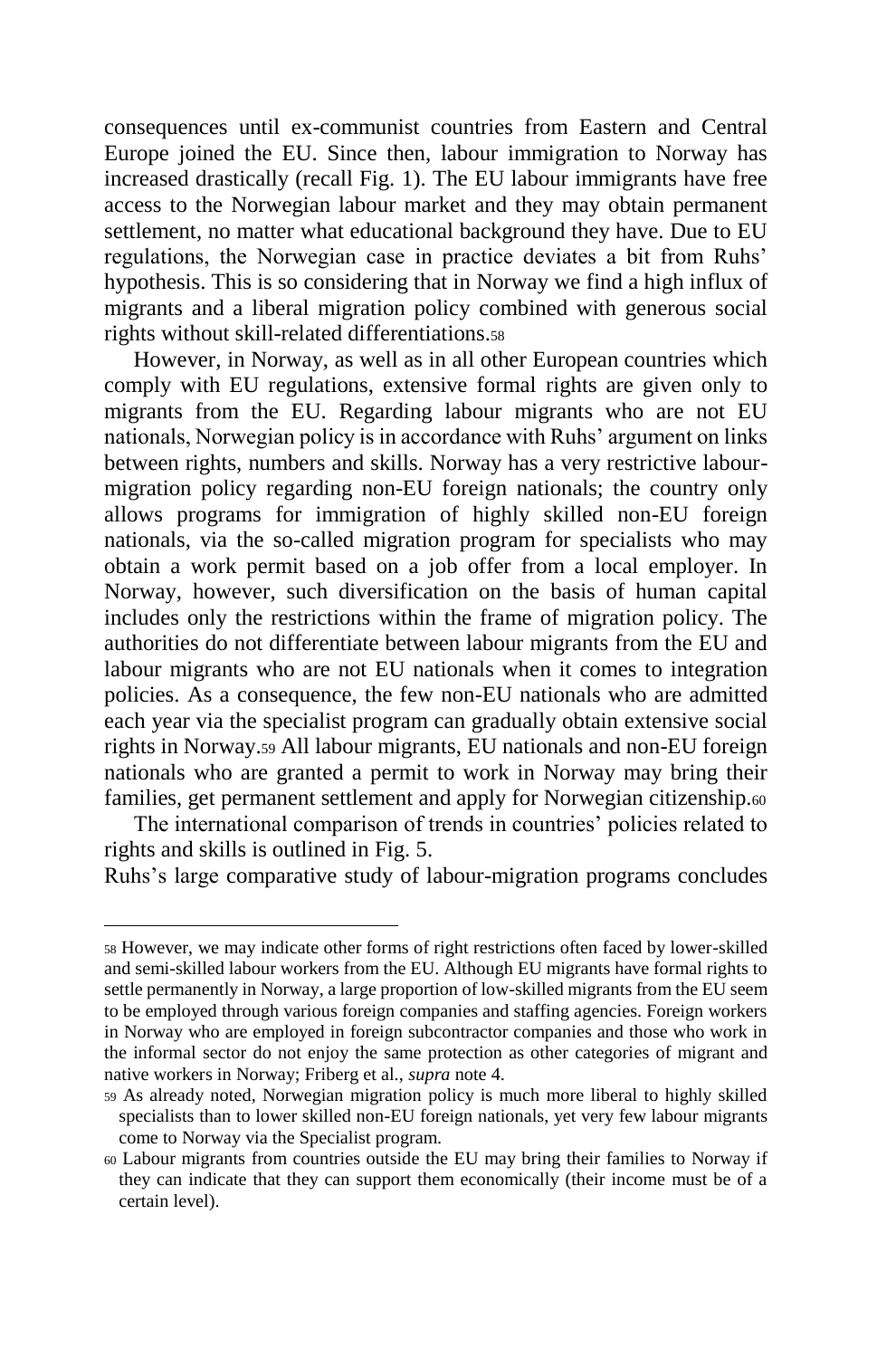that such programs 'in GCC countries and Southeast Asia place significantly more restrictions on migrant rights than programs in Latin America, Europe and North America'.61 Our analysis has in a way confirmed this argument as the UAE stands as a country with clearly more restrictions on migrants' rights than Norway and Canada. As indicated in the figure, all migrants must come through the UAE's sponsorship system, and all migrants are considered as temporary migrant-labour forces. Furthermore, no matter which educational background and human capital they have, labour migrants are not entitled to permanent settlement and cannot become the UAE nationals.

| Skill-related                                                                                                                                                         |                                                                                                                                                                                                              |                                                                                                                                                                                                                                           |  |
|-----------------------------------------------------------------------------------------------------------------------------------------------------------------------|--------------------------------------------------------------------------------------------------------------------------------------------------------------------------------------------------------------|-------------------------------------------------------------------------------------------------------------------------------------------------------------------------------------------------------------------------------------------|--|
| differentiations                                                                                                                                                      |                                                                                                                                                                                                              |                                                                                                                                                                                                                                           |  |
| Immigration policy                                                                                                                                                    | Settlement and<br>naturalization                                                                                                                                                                             | Integration assistance                                                                                                                                                                                                                    |  |
| Canada: Different<br>programs carry different<br>implications for the skill<br>levels of migrants. Most<br>programs include both<br>high and low-skilled<br>migrants. | Canada: The most of<br>highly skilled migrants<br>are entitled to permanent<br>settlement and<br>naturalization. The most<br>lower-skilled temporary<br>labour migrants are not<br>entitled to these rights. | Canada: Permanent migrants<br>are offered language classes<br>and integration programs.<br>Migrants who came via<br>temporary migration<br>programs are not offered<br>integration assistance.                                            |  |
| -Norway: There are no<br>skill related<br>differentiations<br>regarding EU nationals,<br>but there are clear skill-<br>related requirements for<br>non-EU nationals.  | migrants with a work permit<br>in Norway may gradually<br>acquire the right to<br>permanent settlement and<br>apply for Norwegian<br>citizenship.                                                            | -Norway: The most of labour -Norway: All labour migrants<br>who work in Norway are<br>entitled to social rights and<br>the public safety net as any<br>other person in Norway, but<br>they are not entitled to<br>integration assistance. |  |
| The UAE: All migrants<br>have to find a local<br>sponsor (kafeel), but<br>there are higher costs of<br>visa for lower-skilled<br>migrants.                            | The UAE: All labour<br>migrants, no matter which<br>educational background<br>they have, are not entitled<br>to permanent settlement<br>and UAE citizenship.                                                 | The UAE: Authorities do not<br>facilitate integration of<br>immigrants, no matter which<br>skills they have, and do not<br>provide them with any kind<br>of social safety net.                                                            |  |

FIGURE 5 *Comparison of labour migration policies with focus on rights and skills*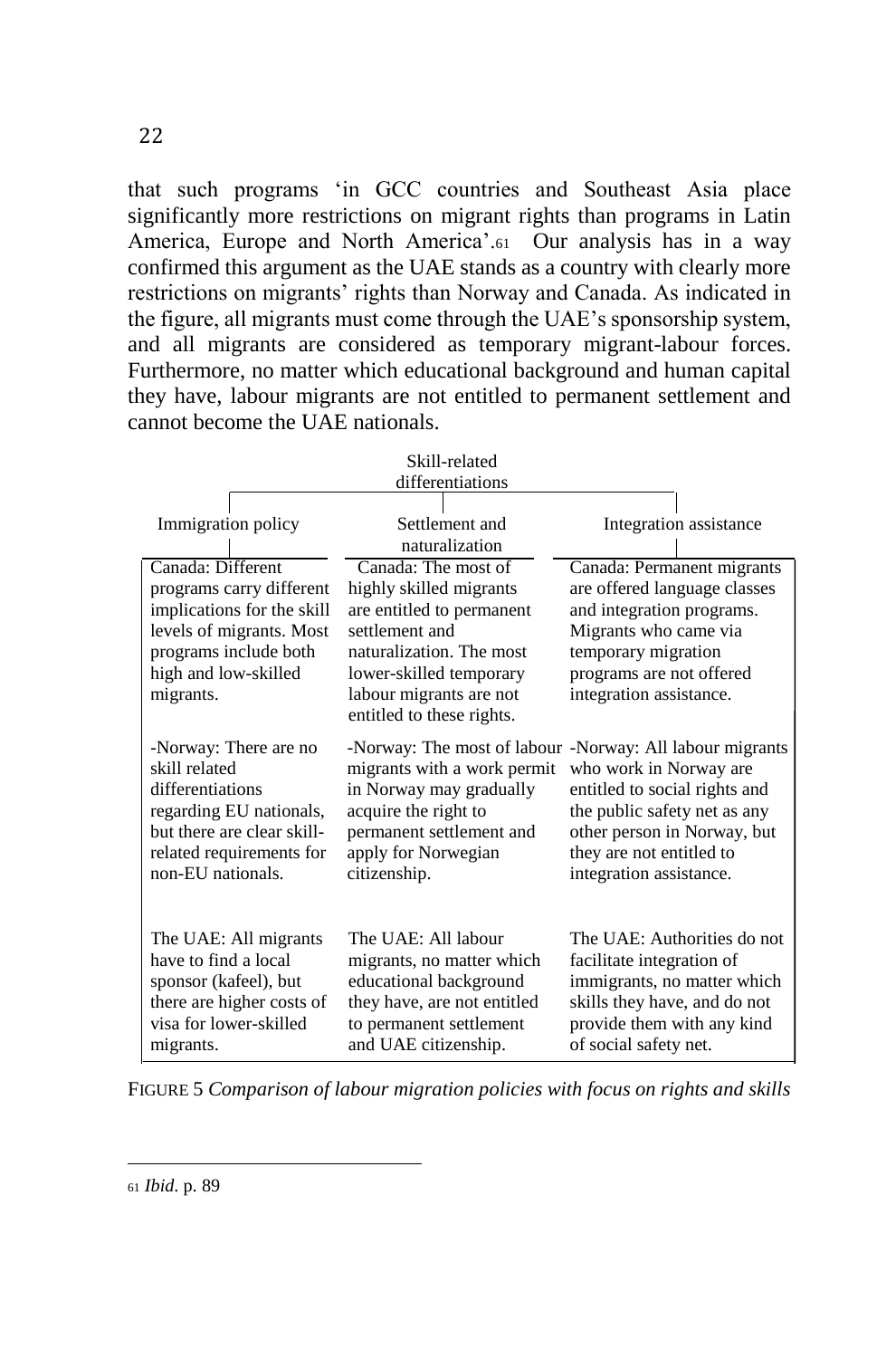Yet, higher-skilled labour migrants are in a much better position than lowskilled migrants. We have identified certain regulations in the UAE that differentiate labour migrants' rights with reference to their human capital. For example, the sponsor has to pay more for a visa for low-skilled labour migrants than for high-skilled ones.<sup>62</sup> Furthermore, it is easier for highly skilled labour migrants than for lower-skilled migrants to change their employer without facing the risk of being banned from the UAE.<sup>63</sup> And finally, regarding accompanying family members, there are minimum income-related requirements imposed upon labour migrants who want to bring their family members to the UAE. According to UAE regulations, it is in theory possible for all categories of migrants to bring their families, but the minimum monthly income requirements for family visas are too high for lower-skilled labour migrants to effectuate this. As a consequence, the highly-skilled migrants, whose wages are considerably higher, are in a much better position to bring their families into the UAE. Due to the abovementioned factors, highly-skilled migrants are in a better position to cope with restrictions imposed in the UAE's temporary labour migration system, and to adjust to a life based on more stable long-term temporality.

## **5 Conclusion**

The wealthy economies of the United Arab Emirates, Canada and Norway have for years attracted large numbers of labour migrants, which has resulted in an increased interest, among both migration researchers and politicians, in discussions about labour-migration policies in these countries. Natural resource-based industries have expanded in the three countries in a swift tempo. The increased demand for labour and a shortage of domestic labour required the import of labour migrants of different skill levels. However, recent reductions in oil prices have a significant impact on the countries' financial base, which may result in a diminishing need for foreign labour. It remains to be seen what impact the oil-price changes will have on their immigration policies. However, it is clear that the resource-based economies have contributed and still contribute to the economic wealth of the countries as well as to increased consumption and

<sup>62</sup> See Vora, *supra* note 17.

<sup>63</sup> See [http://www.thenational.ae/news/uae-news/new-law-will-make-it-easier-for](http://www.thenational.ae/news/uae-news/new-law-will-make-it-easier-for-expatriates-to-change-jobs)[expatriates-to-change-jobs;](http://www.thenational.ae/news/uae-news/new-law-will-make-it-easier-for-expatriates-to-change-jobs) see also

[http://gulfnews.com/business/general/uae-labour-bans-still-enforced-but-workers-can-](http://gulfnews.com/business/general/uae-labour-bans-still-enforced-but-workers-can-apply-to-have-them-lifted-1.1195279)

[apply-to-have-them-lifted-1.1195279,](http://gulfnews.com/business/general/uae-labour-bans-still-enforced-but-workers-can-apply-to-have-them-lifted-1.1195279) last accessed 1 June 2015. The Ministry of Labour also recently decided that all categories of labour migrants will be allowed to change employers.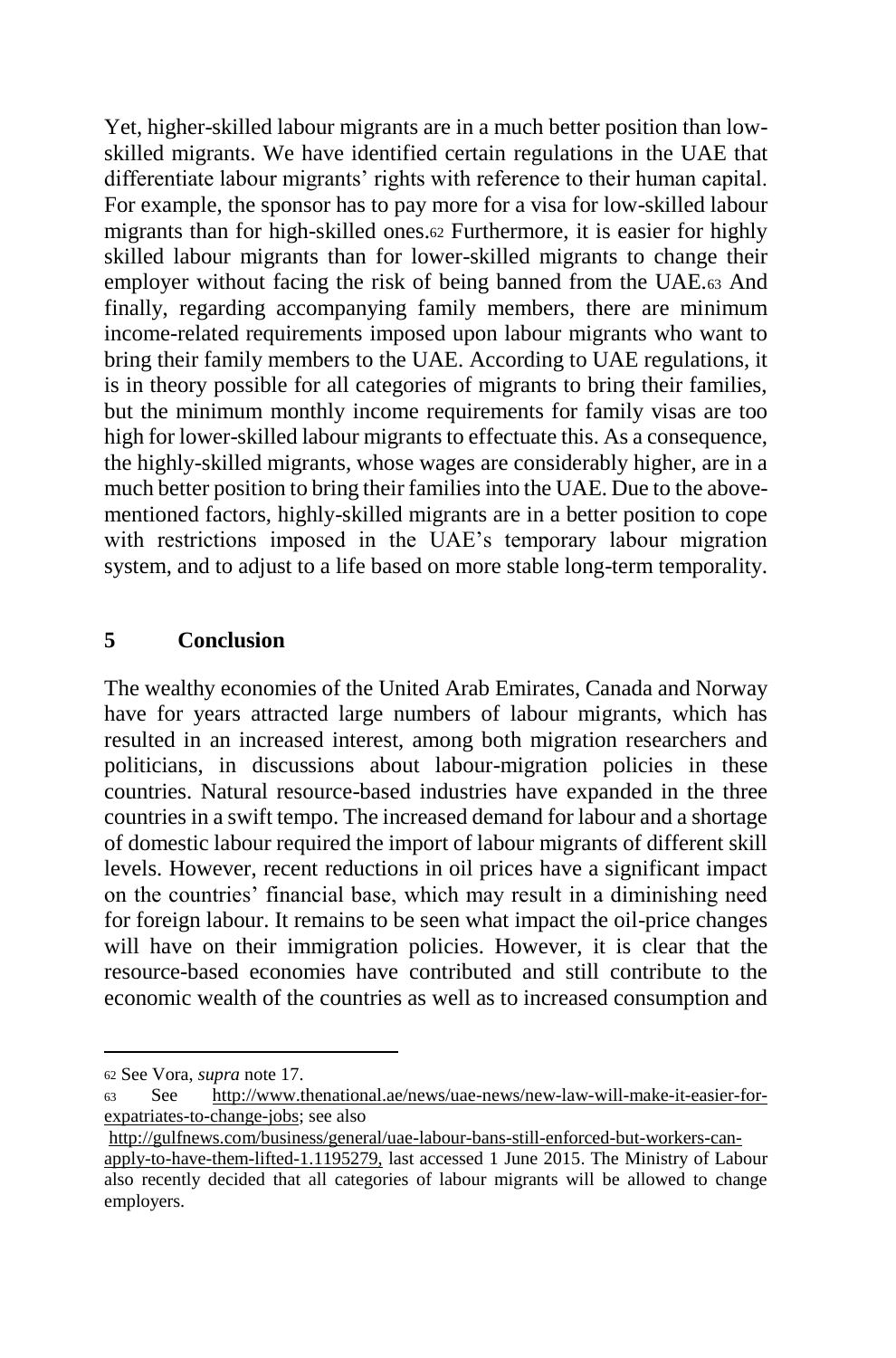large projects in the construction-work sector, which uphold the need for large numbers of labour migrants.

In debates on labour migration, the GCC countries, including the United Arab Emirates, are usually associated with poor working and living conditions for the migrants.64% Scandinavian countries, including Norway, are usually associated with their wealthy socio-democratic welfare regime and generous integration policies.<sup>66</sup> And Canada, for its part, is well known for its politics of inclusion, its multiculturalist ideology and its extensive point-based immigration system, which absorbs large numbers of highly skilled migrants. These general impressions of the three countries have been confirmed in this article. Yet, we also attempted to nuance and update the picture we have of the migration policies in the above-mentioned countries. At first glance the three countries have different policy practices regarding the rights vs. numbers trade off. It is maintained that many of above-mentioned descriptions still apply. However, we have identified some unexpected converging trends.

It was acknowledged that the countries could hardly be more different. They have different political systems and histories and are embedded in different migration systems. Nevertheless, the three countries have all had a substantial need for foreign labour, which we assumed has resulted in certain similarities in their labour-migration policies. Indeed, the expanding economies of resource-rich countries are eager to import a relatively cheap lower-skilled labour force. The authorities have responded by opening the door to large groups of lower-skilled migrants. However, in the case of Norway, a vast majority of lower-skilled labour migrants comes from EU countries, and these migrants are entitled to extensive rights as prescribed by EU regulations. Therefore, the convergence between parts of Canadian migration policies and the UAE's policies are more obvious.

Probably the most obvious converging trend indicated in our comparative analysis is related to Canada's temporary programs for lowerskilled migrants, which have expanded in the last two decades. Canada still has very inclusive integration policies for the large groups of higher-skilled migrants that are welcomed into the country, and there is still a clear

<u>.</u>

<sup>65</sup> D. [Keane](http://booksandjournals.brillonline.com/search?value1=&option1=all&value2=David+Keane&option2=author) and [N. McGeehan,](http://booksandjournals.brillonline.com/search?value1=&option1=all&value2=Nicholas+McGeehan&option2=author) 'Enforcing Migrant Workers' Rights in the United Arab Emirates', [15:1](http://booksandjournals.brillonline.com/content/journals/15718115/15/1) *[International Journal on Minority and Group Rights](http://booksandjournals.brillonline.com/content/journals/15718115)* (2008) pp. 81-115; see also Kathiravelu, *supra* note 26; Vora, *supra* note 17.